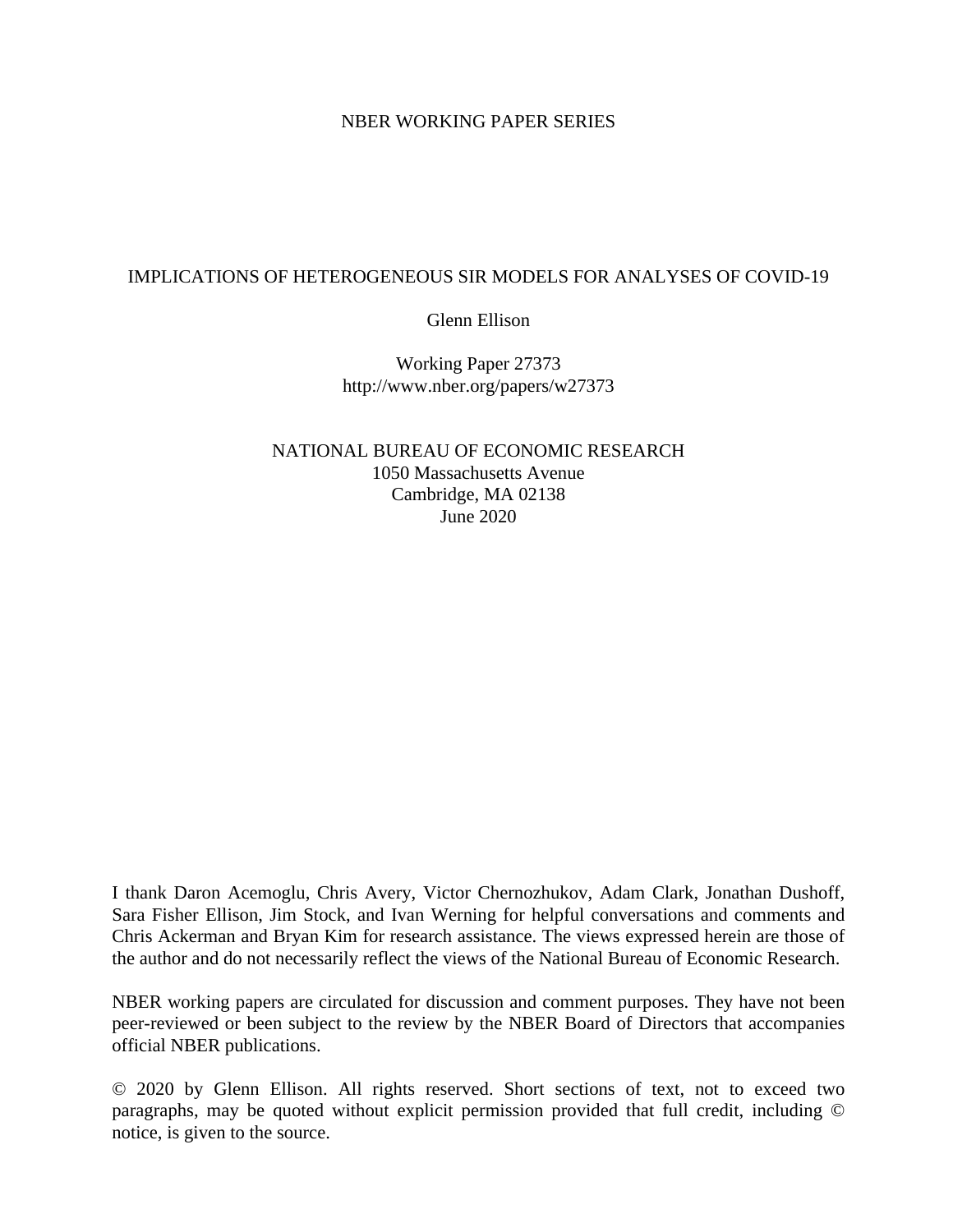Implications of Heterogeneous SIR Models for Analyses of COVID-19 Glenn Ellison NBER Working Paper No. 27373 June 2020 JEL No. I18

### **ABSTRACT**

This paper provides a quick survey of results on the classic SIR model and variants allowing for heterogeneity in contact rates. It notes that calibrating the classic model to data generated by a heterogeneous model can lead to forecasts that are biased in several ways and to understatement of the forecast uncertainty. Among the biases are that we may underestimate how quickly herd immunity might be reached, underestimate differences across regions, and have biased estimates of the impact of endogenous and policy-driven social distancing.

Glenn Ellison Department of Economics, E52-424 MIT 50 Memorial Drive Cambridge, MA 02142 and NBER gellison@mit.edu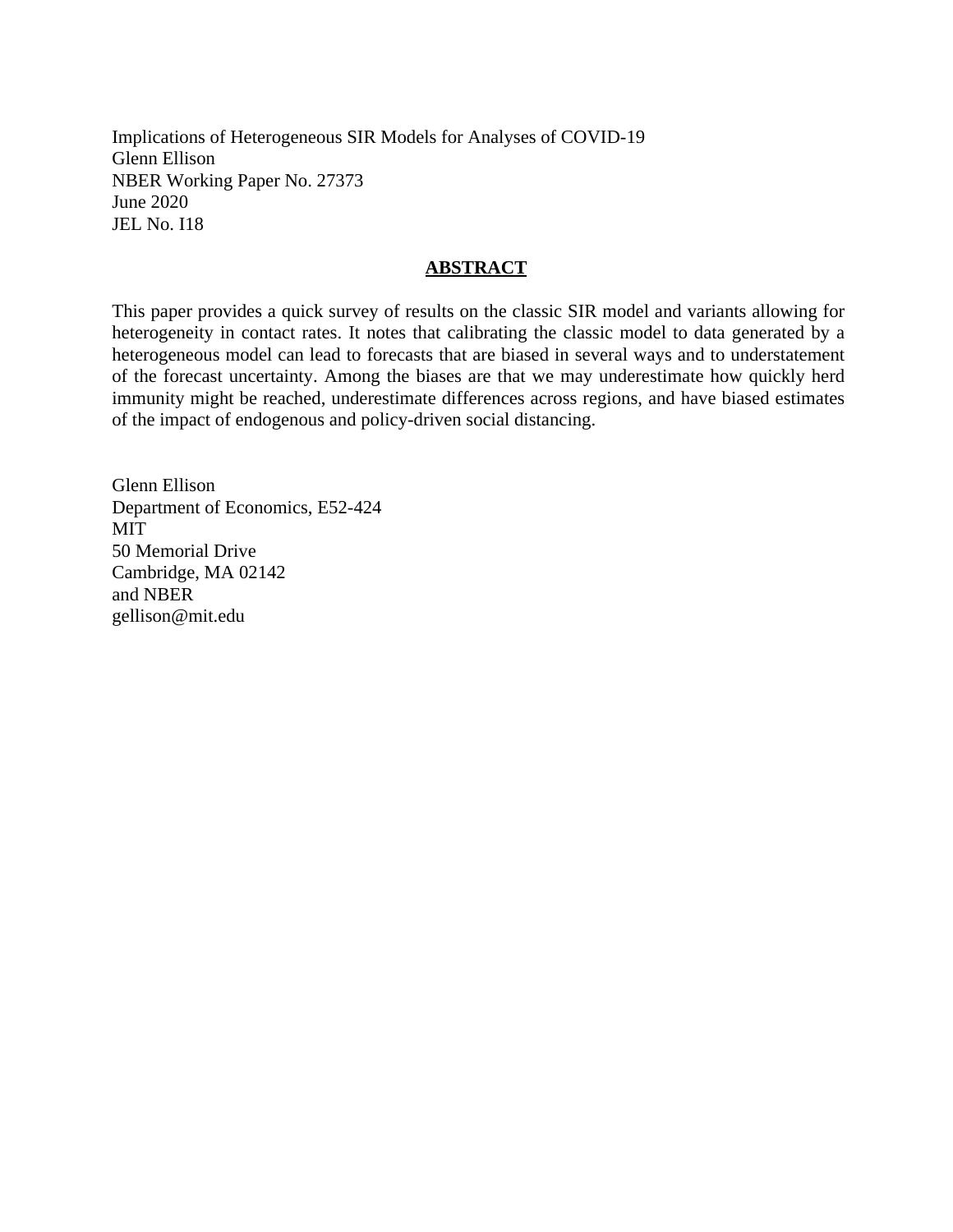# Implications of Heterogeneous SIR Models for Analyses of COVID-19<sup>∗</sup>

Glenn Ellison†

June 2020

#### Abstract

This paper provides a quick survey of results on the classic SIR model and variants allowing for heterogeneity in contact rates. It notes that calibrating the classic model to data generated by a heterogeneous model can lead to forecasts that are biased in several ways and to understatement of the forecast uncertainty. Among the biases are that we may underestimate how quickly herd immunity might be reached, underestimate differences across regions, and have biased estimates of the impact of endogenous and policy-driven social distancing.

## 1 Introduction

The economic literature on the COVID-19 epidemic has developed at a remarkable pace. A number of recent economics papers build on the classic Susceptible-Infectious-Recovered (SIR) model to study how the epidemic may progress and how it may be affected by various policies.<sup>1</sup> In this note I review some results from the epidemiological literature on an SIR extension that economists have mostly not yet adopted, incorporating heterogeneity in the activity rates of different subpopulations, and note ways in which analyses based on classic SIR models can potentially yield misleading views.

The classic SIR model of Kermack and McKendrick (1927) has been a foundational model in epidemiology for nearly a century. It illustrates basic tradeoffs and provides a simple framework that can be easily built on. Subsequent work in epidemiological theory has extended the model in various ways, and modern epidemiological forecasts typically work with variants that are more flexible

<sup>∗</sup> I thank Daron Acemoglu, Chris Avery, Victor Chernozhukov, Adam Clark, Jonathan Dushoff, Sara Fisher Ellison, Jim Stock, and Ivan Werning for helpful conversations and comments and Chris Ackerman and Bryan Kim for research assistance.

<sup>†</sup>Department of Economics, Massachusetts Institute of Technology, Cambridge MA 02139 and NBER, e-mail: gellison@mit.edu

<sup>1</sup>See among others Acemoglu et al. (2020), Baqaee et al. (2020), Eichenbaum, Rebelo, and Trabandt (2020), Farboodi, Jarosch, and Shimer (2020), Fernández-Villaverde and Jones (2020), Jones, Philippon, and Venkateswaran (2020), Lippi, Alvarez, and Argente (2020), and Rowthorn and Toxvaerd (2012)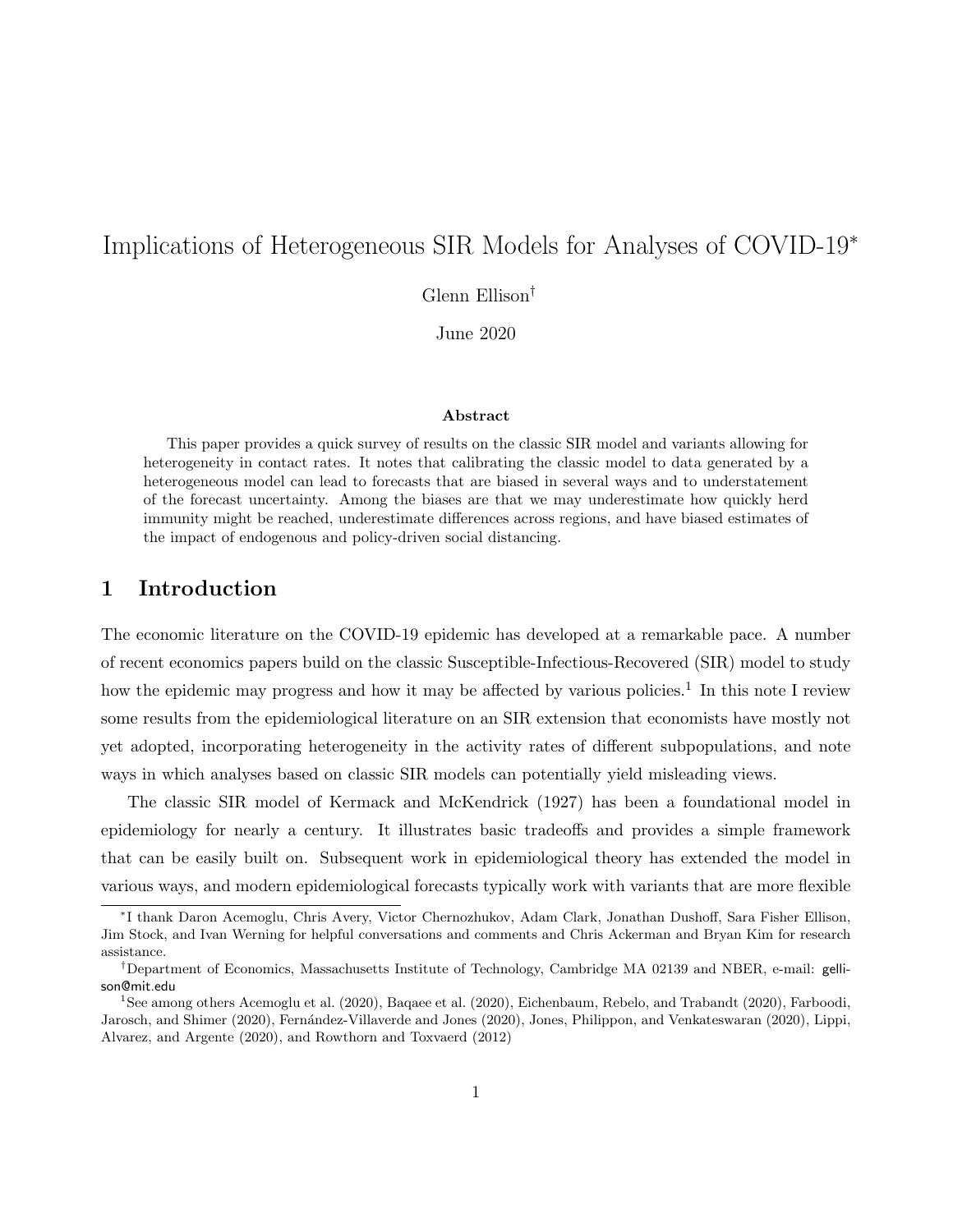in a number of dimensions.<sup>2</sup> In this paper I focus on some theoretical extensions developed in the 1980's and 1990's that seem quite relevant to the COVID-19 epidemic. Specifically, I discuss two classic models that focus on heterogeneity in the frequency with which different individuals engage in interactions that risk spreading the disease. Given the current understanding about how COVID-19 seems to be transmitted, it is easy to think of a number of subpopulations who will have many more risky interactions than average: those living in overcrowded urban apartments, frequenting bars and nightclubs, using public transportation, attending crowded religious services, working in a nursing home, etc. Others, e.g. farmers and those who are retired or work from home, should be relatively safe.

Section 2 reviews of the classic SIR model and extensions. Each extension discussed is a multipopulation SIR model that supposes that the subpopulations differ in their "activity" levels. As with the classic SIR model, the differential equations describing the rates at which members of each subpopulation transition from the susceptible to the infectious state can be motivated by a process in which agents are randomly matched in continuous time with each interaction between susceptible and infectious agents potentially leading to a new infection. One version assumes "uniform" matching in which the probability that any two agents are randomly matched is proportional to the product of their activity levels. The other assumes "homophilic" matching in which agents are more likely to interact with others in their own subpopulation. Each model behaves much like the classic SIR model. Small infections initially grow at an exponential rate if a composite parameter analogous to  $R_0$ is greater than one and new infections slow (and eventually die out) once the fraction with acquired immunity passes a "herd immunity" threshold. The composite  $R_0$  and the herd immunity thresholds depend on the characteristics of the various subpopulations, and I review results from prior work to illustrate important principles about how epidemics spread in heterogeneous populations.

Sections 3 and 4 then draw out implications of these models for our analyses of COVID-19. Section 3 emphasizes that thinking about heterogeneity in contact patterns suggests that making predictions about the course of the COVID-19 epidemic and the impacts of reopening policies is inherently difficult. Heterogeneous models have more parameters that need to be calibrated. Long run outcomes can be sensitive to activity levels of the less active, and it is difficult to calibrate these parameters early in an epidemic when there are few cases in less-active communities. This is particularly true when one contemplates removing restrictions and thereby increasing activity among the currently inactive.

 $2$ See, for example, Champredon et al. (2018), Unwin et al. (2020), and Viboud et al. (2018).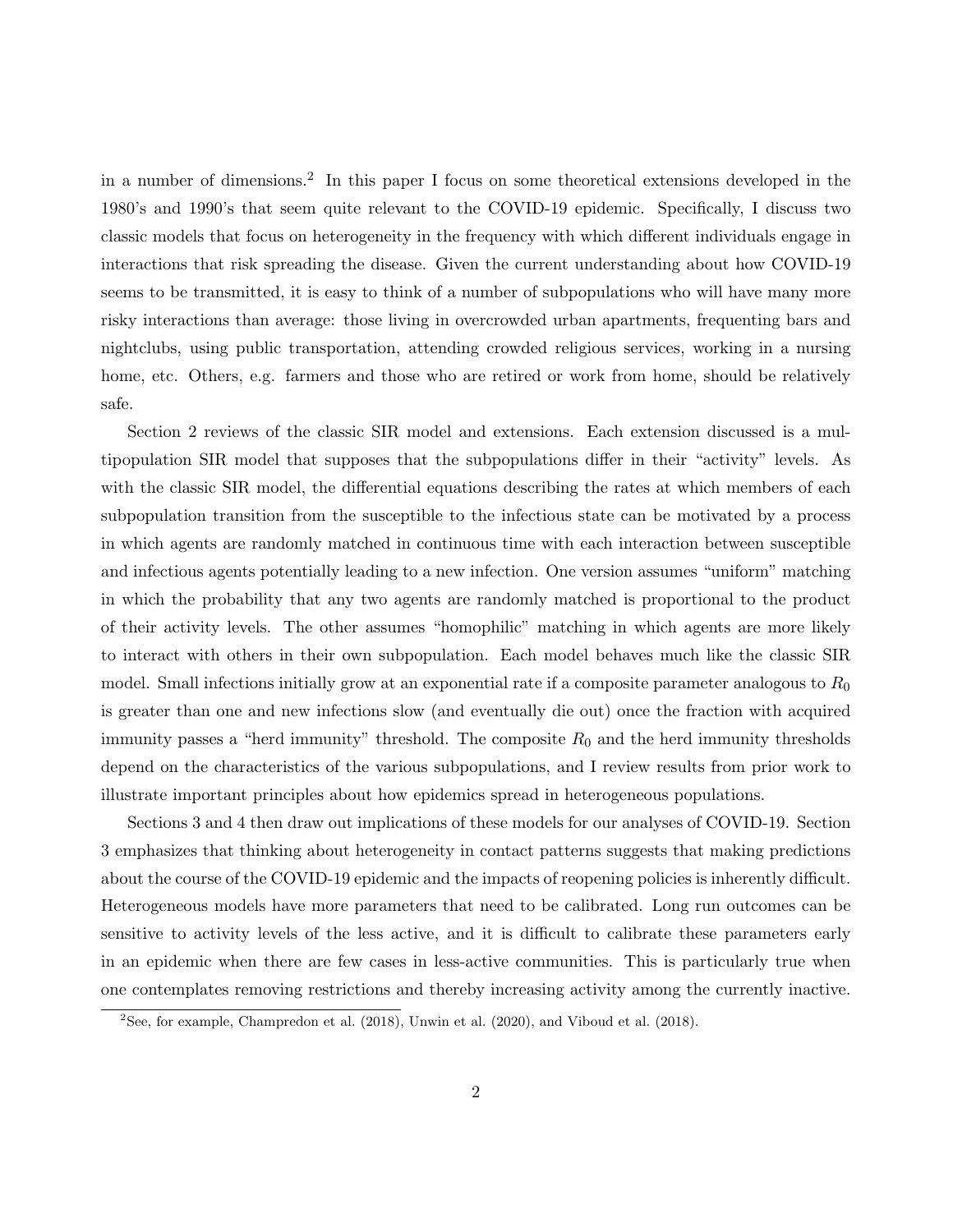Predictions based on classic SIR models that do not allow for heterogeneity may be overconfident.

Section 4 then focuses on ways in which conclusions drawn from applying homogeneous SIR models to a world that may be like a heterogeneous SIR model can be misleading. One observation, also found in Gomes et al. (2020) and Britton, Ball, and Trapman (2020), is that homogeneous SIR models may substantially overstate the fraction of the population that must be infected in order to achieve herd immunity. Intuitively, if a small high-contact group plays a central role in spreading the disease, then incidence will much higher in this group, and once many in this group have acquired immunity the epidemic may die out. Less obvious but still relevant effects are present with less extreme heterogeneity. A second related observation is that (targeted) lockdown polices can also be more cost effective in heterogeneous populations. There can be substantial gains either from taking permanent measures to reduce spread among the highly active or from temporarily locking down less active groups to minimize overshooting of herd immunity thresholds. The differences in dynamics also imply that time-series estimates of policy impacts may be biased. In each case, effects depend both on the magnitude of the heterogeneity that it present and on the degree of homophily in matching. The discussions attempt to bring out comparative statics and plausible magnitudes of effects.

The final section of the paper discusses some practical implications of the results. The message that we may be missing information for assessing reopening plans is troublesome when reopening is already upon us. But the models suggest fairly easy ways in which economists could extend their models and also point to data opportunities that might reduce the critical uncertainties. The messages that controlling the epidemic may not be as hard as it appears in some models and that herd immunity might not be as far off might be naïvely predicted said also give room for optimism.

This paper is related to a number of others in epidemiology and economics. The discussion of heteogeneous SIR models is a review of a literature in epidemiology that dates back to the late 1980s and mid 1990s, with the particular formulations drawing heavily on Dushoff and Levin (1995). Empirical epidemiologists have also for quite some time been interested in multipopulation SIR models both examine to interactions between age groups (important for other reasons for childhood diseases) and groups, e.g. health care workers in the Ebola epidemic, who play an important role in transmission.<sup>3</sup> Two very recent working papers in epidemiology have made observations similar to the observation in section 4.1 that herd immunity thresholds can be substantially lower in heterogeneous SIR models than in homogeneous SIR models. Gomes et al. (2020) graphs the herd immunity threshold as a func-

<sup>3</sup>See, for example, Britton (1998), Champredon et al. (2018), Demiris and O'Neill (2005), and Lloyd-Smith et al. (2005).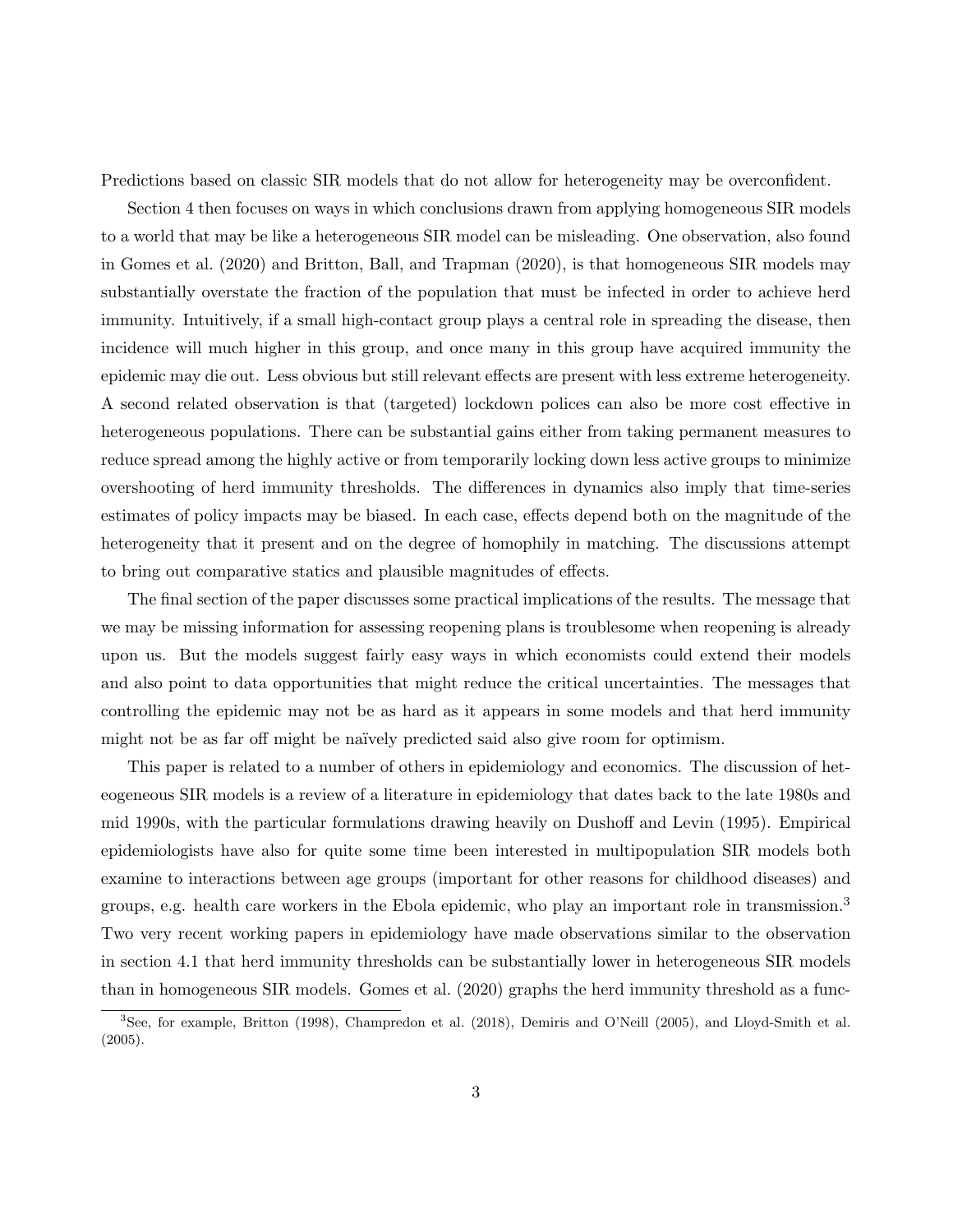tion of the coefficient of variatiion in contact rates in a heterogeneous SEIR model, noting estimates of the coefficients of variation that have been previously reported for other diseases. Britton, Ball, and Trapman (2020) give herd immunity thresholds for an 18-group model calibrated to estimated interactions across 6 age groups with assumed low-activity and high-activity individuals assumed to have activity levels that are half and twice the average activity levels and discuss partial lockdown policies that hold the infection to this level. Recent papers in epidemiology are also broadly related in that their observations motivate examining heterogeneous transmission. Worobey et al. (2020) concludes that early imported cases formerly thought to have triggered epidemics in Washington and Italy appear to not be related to the subsequent epidemics there, suggesting that the communities in which they occurred had low enough  $R_0$  so that the epidemics they started died out. Miller et al. (2020) examine transmission in Israel using full genome sequence and conclude that there are "high levels of transmission heterogeneity . . . with between 1-10% of infected individuals resulting in 80% of secondary infections.

As noted earlier, the primary motivation for the paper is the large recent literature in economics that builds on SIR models. In this literature, Avery et al. (2020) informally discuss the potential relevance of transmission heterogeneity. Most closely related are several very recent papers, including Acemoglu et al. (2020), Baqaee et al. (2020), Favero, Ichino, and Rustichini (2020), and Rampini (2020), that use calibrated multipopulation SIR models to examine the impact of COVID-19 mitigation policies, and in the case of Acemoglu et al. (2020) to identify optimal policies from a broad class. These papers use age-defined group structures to illustrate the substantial gains from age-targeted policies due to how dramatically death rates vary with age. They do not focus on the impact of contact heterogeneity, nor do most of the calibrations include within-age-group heterogeneity, which is presumably much larger than cross-age group heterogeneity, but three of them do include some heterogeneity in contact rates. Baqaee et al. (2020) calibrate a five by five matrix of age group to age group contact rates using both general contact survey data and a workplace proximity survey to reflect differences in occupational mixes across age groups. Acemoglu et al. (2020) use uniform mixing in their main analyses, but also calibrate a three by three age group contact matrix to data from another contact survey. The groups in Favero, Ichino, and Rustichini (2020) are age  $\times$  activity based with medium- and high-activity individuals assumed to be 12% and 18% more active than the low-activity group.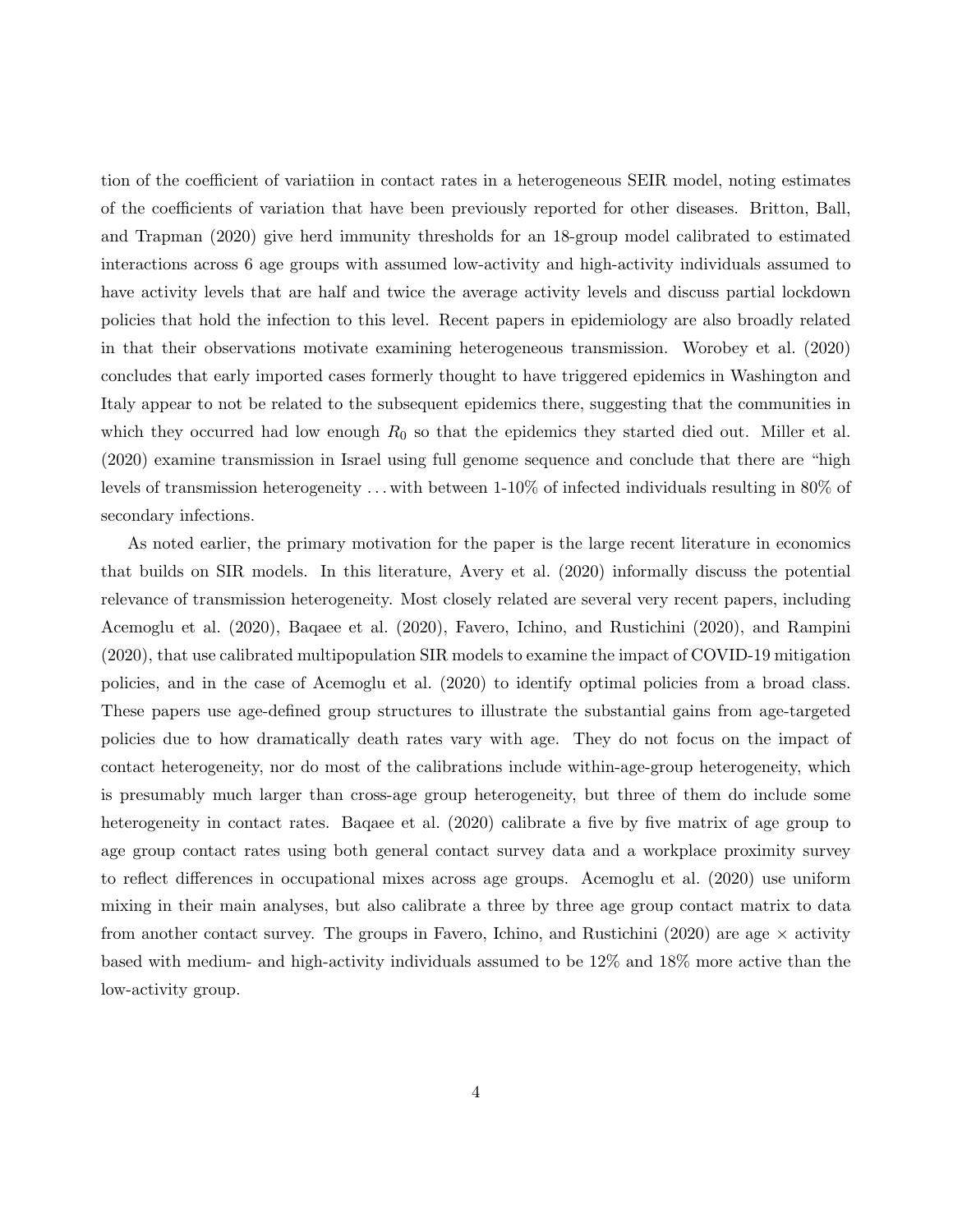## 2 Heterogeneous SIR Models

In this section I'll quickly review the standard SIR model and then spend more time on two heterogeneous versions drawing on previous results.

#### 2.1 The standard homogeneous SIR model

A number of recent economic analyses of the COVID-19 epidemic build on a standard homogeneous SIR model.

Consider a population of unit mass. Assume that at each time t each member of the population is in one of three states: Susceptible, Infectious, or Recovered. Write  $S(t)$ ,  $I(t)$ , and  $R(t)$  for the fractions in each state at time  $t$ . Assume that the dynamics of these fractions are:

$$
\dot{I}(t) = S(t)I(t)R_0\gamma - \gamma I(t)
$$
  
\n
$$
\dot{R}(t) = \gamma I(t)
$$
  
\n
$$
\dot{S}(t) = -S(t)I(t)R_0\gamma
$$

One way to motivate the model is to suppose that agents are being uniformly randomly matched in continuous time. Each agent meets another with probability  $R_0\gamma dt$  in a dt time interval. A susceptible agent matched with an infectious agent becomes infectious. Agents transition from the Infectious state to the Recovered state at Poisson rate  $\gamma$ . These transitions reflect both true recoveries and deaths from the disease.

The parameter  $R_0$  can be thought of as the expected number of people that a newly infected person will directly infect in a population where everyone is susceptible. It is the critical determinant of the behavior of the model. Three important facts are:

- 1. If  $R_0 > 1$ , then the equilibrium  $(S, I, R) = (1, 0, 0)$  is locally unstable. Adding a small number of infected agents leads to contagious growth in I. Equilibria with  $I = 0$  are locally stable if  $R_0 < 1$ . A small infection dies out.
- 2. The model has a "herd immunity" threshold of  $\overline{S} \equiv 1 1/R_0$ . Any state  $(S, 0, 0)$  with  $S < \overline{S}$ is a stable steady state, so a small infection introduced into such a population will not spread. This does not, however, mean that epidemics will not infect more than a fraction  $1 - \overline{S}$  of the population. When the herd immunity threshold is first reached we have  $\dot{I}(\overline{S}, I, R) = 0$ . This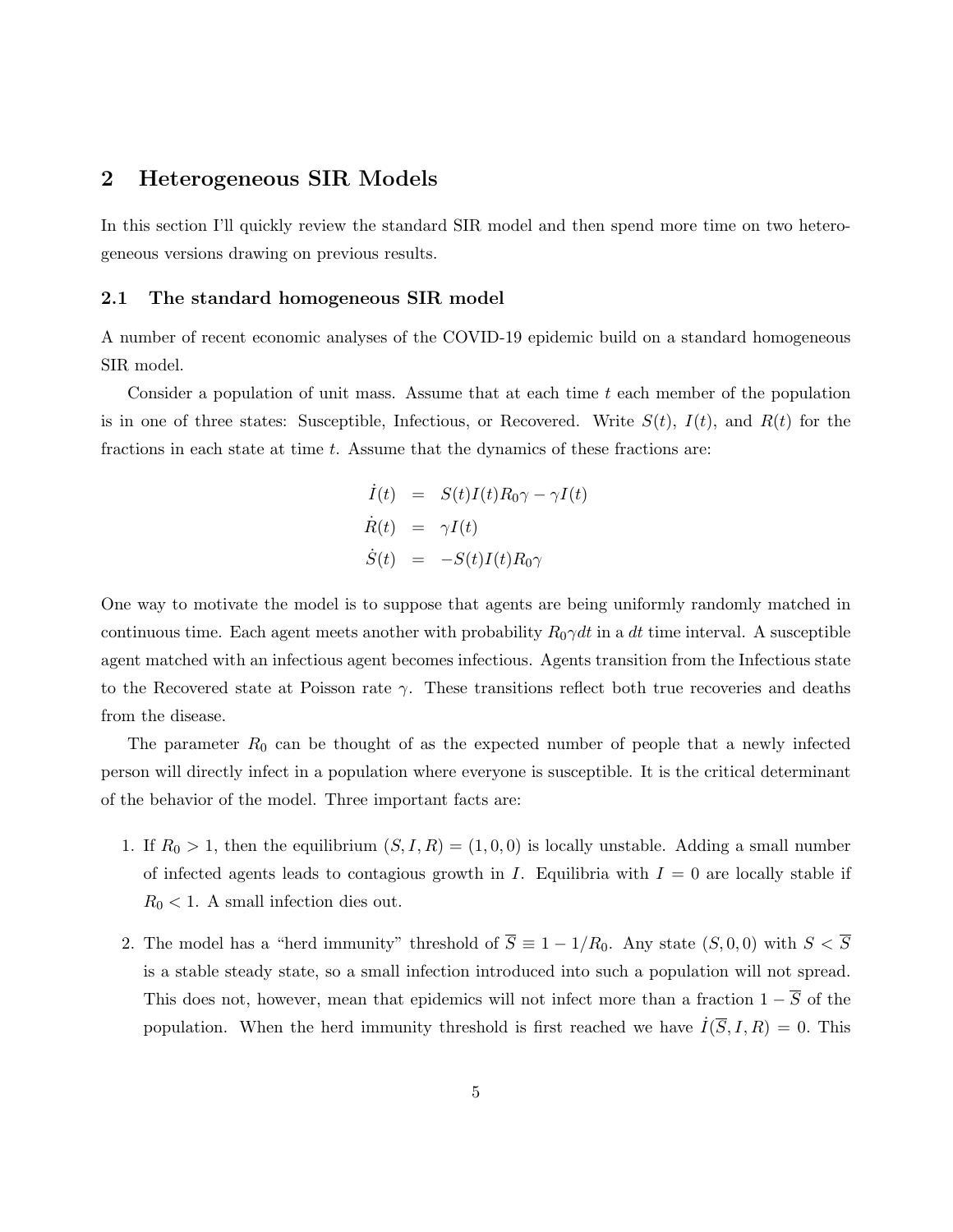means that the infectious rate is (locally) constant with new infections occurring as fast as people are recovering. If the herd immunity threshold is reached at a point when  $I$  is large (which it typically is in models with  $R_0$  large), then there can be substantial "overshooting" and many more than  $1 - \overline{S}$  people can eventually be infected.

3. Define the growth rate of the infectious population by  $g(t) = \frac{d}{dt} \log(I(t))$ . Then,  $g(t) =$  $\gamma(R_0S(t)-1).$ 

In the initial phase of an epidemic when  $S(t) \approx 1$ , the third fact says that the growth rate of the infectious population is approximately  $\gamma(R_0 - 1)$ . One can think of this as a cumulative growth rate of  $R_0 - 1$  over the  $1/\gamma$  average duration of an infection.

Investigations of whether restrictions are "flattening the curve" often graph the log of cumulative infections, i.e.  $\log(1-S(t))$ , versus time. This curve will be approximately linear with slope  $\gamma(R_0-1)$ as long as the ever-infected fraction of the population remains small, e.g. when the US has had 10 million cases. Attempts to infer  $R_0$  from such curves are common given the desire to assess where the herd immunity threshold might be.

One other relevant feature of SIR models is that for many values of  $R_0$  the time-path of new infections (and of deaths) has a shape that is fairly symmetric about its peak and looks somewhat like a normal density. For example, figure 1 below reproduces Figure 1A from Ferguson et al. (2020) illustrating the predictions of an SIR-like model for Great Britain the US.

Epidemiologists commonly work with extensions of the SIR model. Among the standard additions are an additional state  $E$  of agents who are infected but not yet infectious, more flexible recovery processes that allow non-exponential infectious durations, an explicit death state, and population inflows/outflows. Some economic models also incorporate some of these elements. To simplify the discussion I will not incorporate any of these features here, but similar conclusions should apply.

#### 2.2 A heterogeneous SIR model with uniform matching

In practice, some individuals are more interactive than others. For example, supermarket cashiers will be in the vicinity of many more people in a typical day than will retirees. Epidemiologists have also analyzed models that allow for such heterogeneity.<sup>4</sup>

<sup>4</sup>See Andreasen and Christiansen (1989), Diekmann, Heesterbeek, and Metz (1990), Dushoff and Levin (1995), Hethcote (2000), Jacquez, Simon, and Koopman (1995), May and Anderson (1989), and Van den Driessche and Watmough (2002). The exposition below draws heavily on Dushoff and Levin (1995).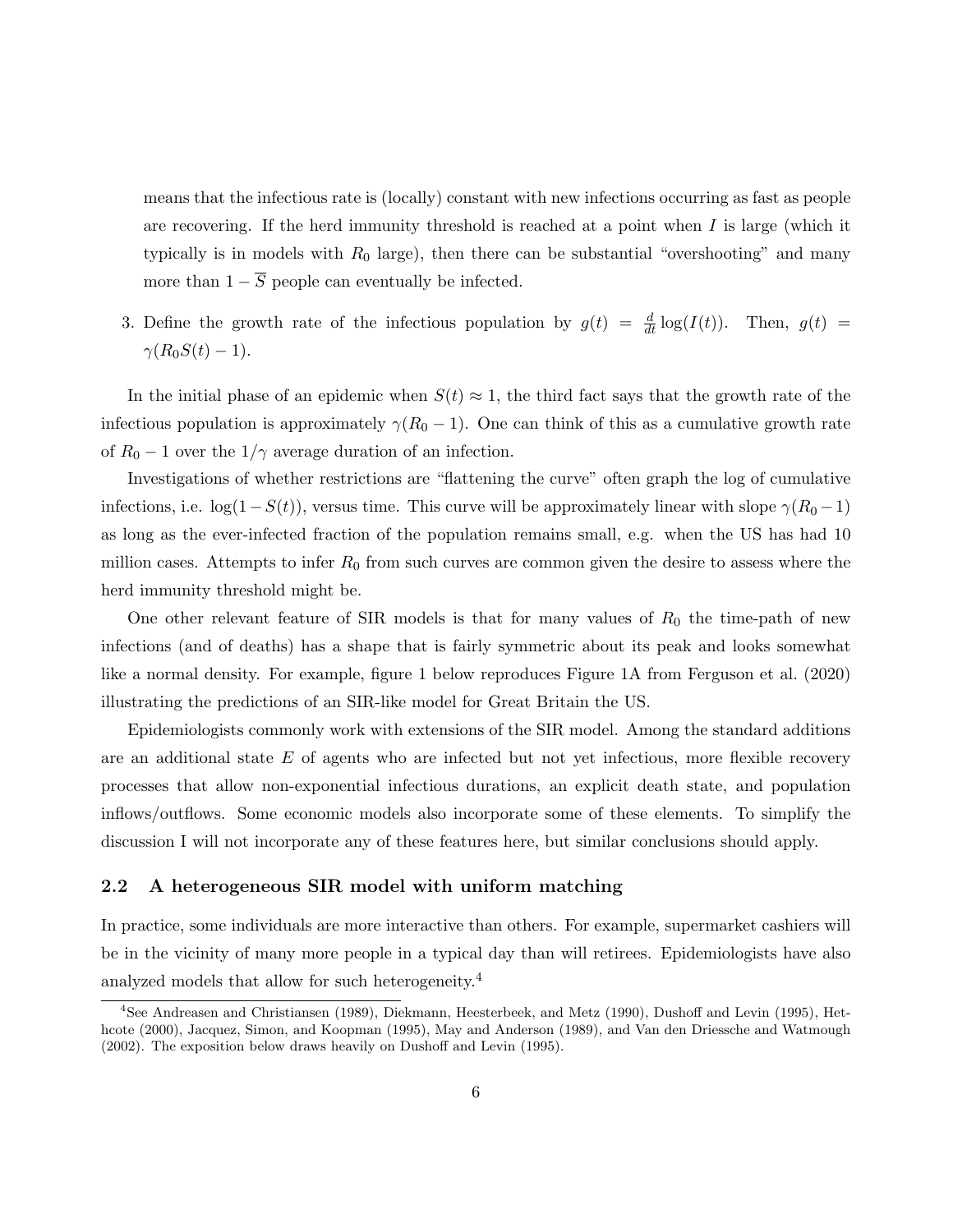

Figure 1: Figure reproduced from Ferguson et al. (2020) Figure 1A: "Unmitigated epidemic scenarios for GB and the US. (A) Projected deaths per day per 100,000 population in GB and US."

A tractable version is motivated by uniform matching in a population consisting of N equally sized subpopulations indexed by  $i = 1, 2, ..., N$ . Suppose that members of group i are randomly matched with probability  $R_{0i}\gamma dt$  in each dt time interval. Order the populations so that  $R_{01} > R_{02} > \ldots > R_{0N}$ . Assume that the matchings are uniform so that the probability that a matched agent from group  $i$ meets a group j agent is  $R_{0j}/\sum_{k} R_{0k}$ . Suppose any matching between a susceptible and an infectious agent results in the susceptible agent becoming infectious. Write  $S_i(t)$ ,  $I_i(t)$ , and  $R_i(t)$  for the fraction of agents in group i who are susceptible, infectious, and recovered at time t, and  $S(t)$ ,  $I(t)$ , and  $R(t)$ for the vectors with these terms as components.

With the same recovery process as before, this matching process motivates analyzing a system of differential equations:

$$
\dot{I}_i(t) = S_i(t) \sum_j \beta_{ij} I_j(t) - \gamma I_i(t)
$$
\n
$$
\dot{S}_i(t) = -S_i(t) \sum_j \beta_{ij} I_j(t)
$$
\n
$$
\dot{R}_i(t) = \gamma I_i(t)
$$

with  $\beta_{ij} \equiv \gamma R_{0i} \frac{R_{0j}}{\sum_{k} R_{ij}}$  $\frac{n_{0j}}{k R_{0k}}.$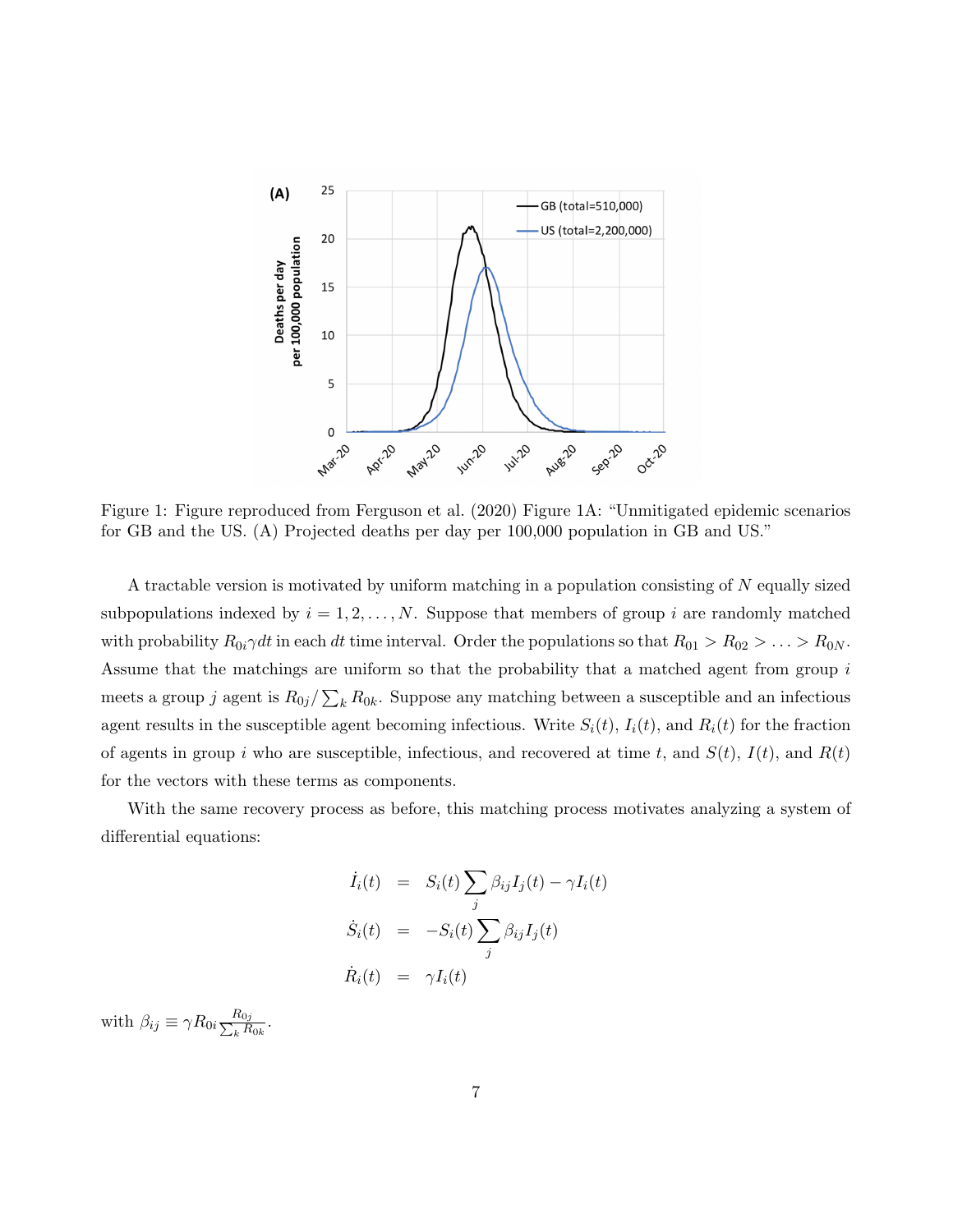With the assumption that the population size remains constant, the state is fully described by  $S(t)$ and  $I(t)$  and we will usually omit  $R(t)$  from the state vector. For any vector  $S^0$  giving the fraction of susceptibles in each group, the disease free state  $(S, I) = (S^0, 0)$  is a steady state. To analyze the stability of such a steady state and the behavior of the system in a neighborhood thereof, we linearize the system around the steady state. Note also that all derivatives  $\frac{\partial i_i}{\partial S_j}$  are equal to zero when evaluated at a state with  $I = 0$ . Hence, the behavior of I in a neighborhood of  $(S<sup>0</sup>, 0)$  in the full 2N-dimensional system has the same first-order approximation as that of I in the N-dimensional system

$$
\dot{I} = A^{S^0} I,
$$

where  $A^{S^0}$  is the partial derivative matrix with *ij*th element

$$
a_{ij} = \frac{\partial \dot{I}_i}{\partial I_j}\Big|_{(S^0,0)} = \begin{cases} S_i^0 \beta_{ij} - \gamma & \text{if } j = i \\ S_i^0 \beta_{ij} & \text{if } j \neq i. \end{cases}
$$

In particular, the equilibrium is locally stable if all eigenvalues of this matrix have negative real parts, and unstable if any eigenvalue has a positive real part.

The  $A^{S^0}$  matrix has positive off-diagonal elements, so the eigenvalue with the largest real part is real, and corresponds to a strictly positive eigenvector. This eigenvector gives the relative prevalence of the infected across groups for which the total number infected grows most rapidly. The special structure of this matrix allows one to easily find this eigenvector. It is  $v_1 = (S_1^0 R_{01}, \ldots, S_N^0 R_{0N}),$ i.e. prevalence is proportional to the product of the susceptible fraction and the contact rate. The eigenvalue corresponding to this eigenvector is

$$
\lambda_1 = \gamma \left( \frac{\sum_i S_i^0 R_{0i}^2}{\sum_i R_{0i}} - 1 \right).
$$

Two important implications of this are:

- 1. The equilibrium  $(S^0, 0)$  is locally stable if  $\frac{\sum_i S_i^0 R_{0i}^2}{\sum_i R_{0i}} < 1$  and locally unstable if  $\frac{\sum_i S_i^0 R_{0i}^2}{\sum_i R_{0i}} > 1$ .
- 2. For small  $\delta$ , the growth rate of the log of the total infected population at the state  $(S^0, \delta v_1)$  is approximately  $\gamma \left( \frac{\sum_i S_i^0 R_{0i}^2}{\sum_i R_{0i}} - 1 \right)$ .

Note that if we start from any state with a very small fraction  $\delta$  infected, then the initial cases will initially grow at different rates in the different groups in a way that makes the distribution of cases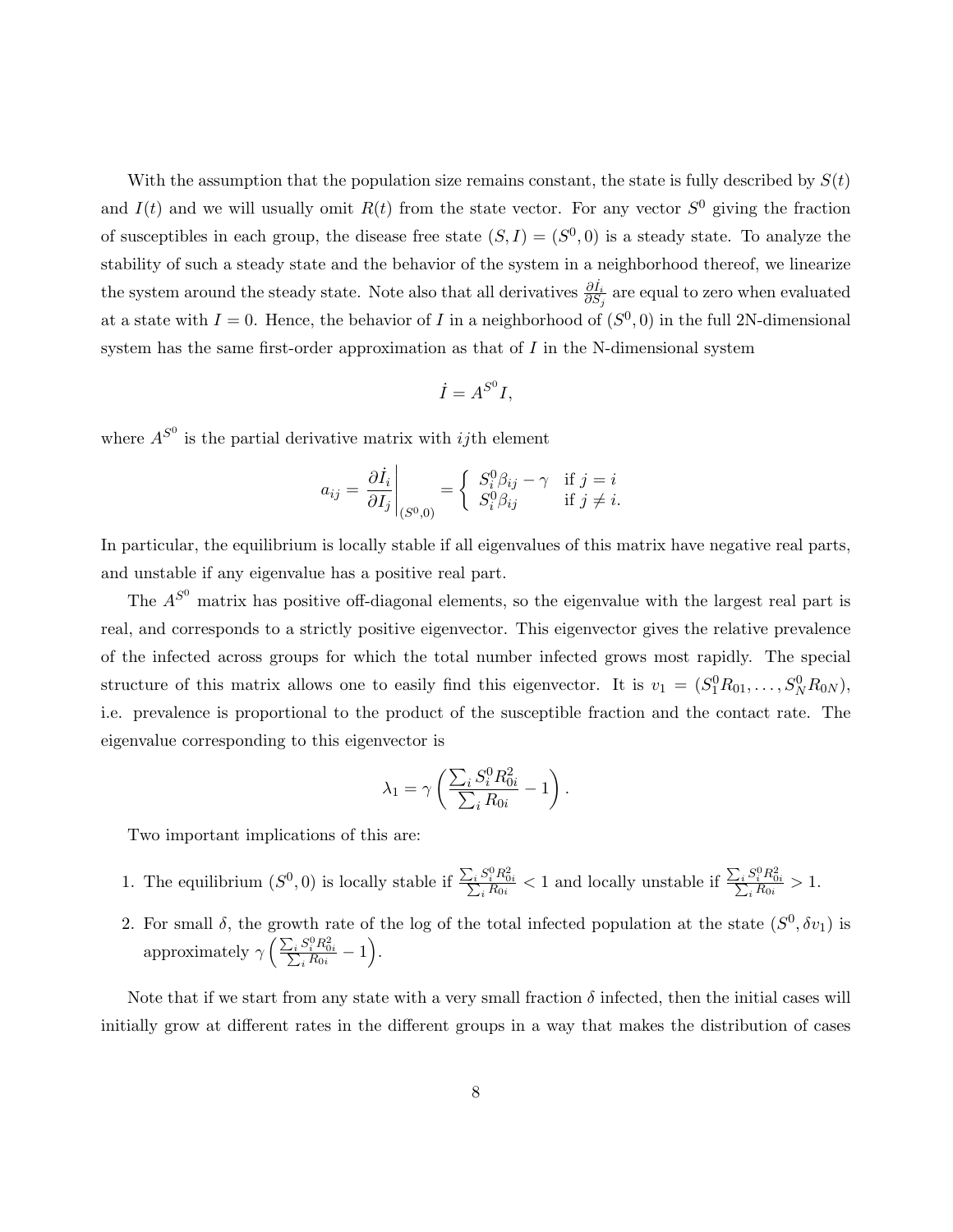across groups aligned with the principal eigenvector  $v_1$ .<sup>5</sup> Hence, provided that this alignment has already occurred by the time the epidemic starts to be measured, the early growth of a heterogeneous-SIR epidemic with activity vector  $R_0$  will resemble the early growth of a homogeneous-SIR epidemic with parameter  $\overline{R}_0 \equiv \frac{\sum_i R_{0i}^2}{\sum_i R_{0i}}$ .

Two ways of rewriting this expression are informative. First,

$$
\overline{R}_0 = \frac{\sum_i R_{0i}^2}{\sum_i R_{0i}} = \sum_i \frac{R_{0i}}{\sum_k R_{0k}} R_{0i}.
$$

This formula makes clear that growth rates depend on a weighted average of group-level  $R_{0i}$ 's, with the weights being proportional to the activity level in each group. This weighted average can be substantially higher than the unweighted mean. The relation to the unweighted average is made clearer by a second rewriting:

$$
\overline{R}_0 = \frac{\sum_i R_{0i}^2}{\sum_i R_{0i}} = \frac{NE(R_{0i}^2)}{NE(R_{0i})} = E(R_{0i}) + \frac{\text{Var}(R_{0i})}{E(R_{0i})}.
$$

This equality indicates that growth rate is the sum of the unweighted average of the  $R_{0i}$  and the ratio of the variance of the  $R_{0i}$  across groups to the mean. The latter can easily be quite important quantitatively.

#### 2.3 A heterogeneous SIR model with homophily

While supermarket cashiers may interact with a fairly representative sample of the population, some other highly active groups disproportionately interact with others in their group. For example, those who frequent nightclubs, take public transportation, attend crowded religious services, or live in a working class neighborhood with overcrowded housing disproportionately interact with others who do the same things. Those who live in rural areas will disproportionately interact with others who live in the same rural area.

Heterogeneous SIR models with homophilic matching are more difficult to analyze, but epidemiologists have also derived insightful characterizations of some such models, referred to sometimes as models with "preferred mixing" or "like-with-like preference". To motivate one such model, consider an  $N$  group model as in the previous subsection, but suppose that when an agent from group  $i$  is

<sup>&</sup>lt;sup>5</sup>Suppose the initial population infected is  $\delta v$  with  $v = \sum a_i v_i$  where the  $v_i$  are the eigenvectors of A. In a neighborhood of this point we will have  $I(t) \approx \sum a_i e^{\lambda_i t} v_i$ , which becomes aligned with  $v_i$ .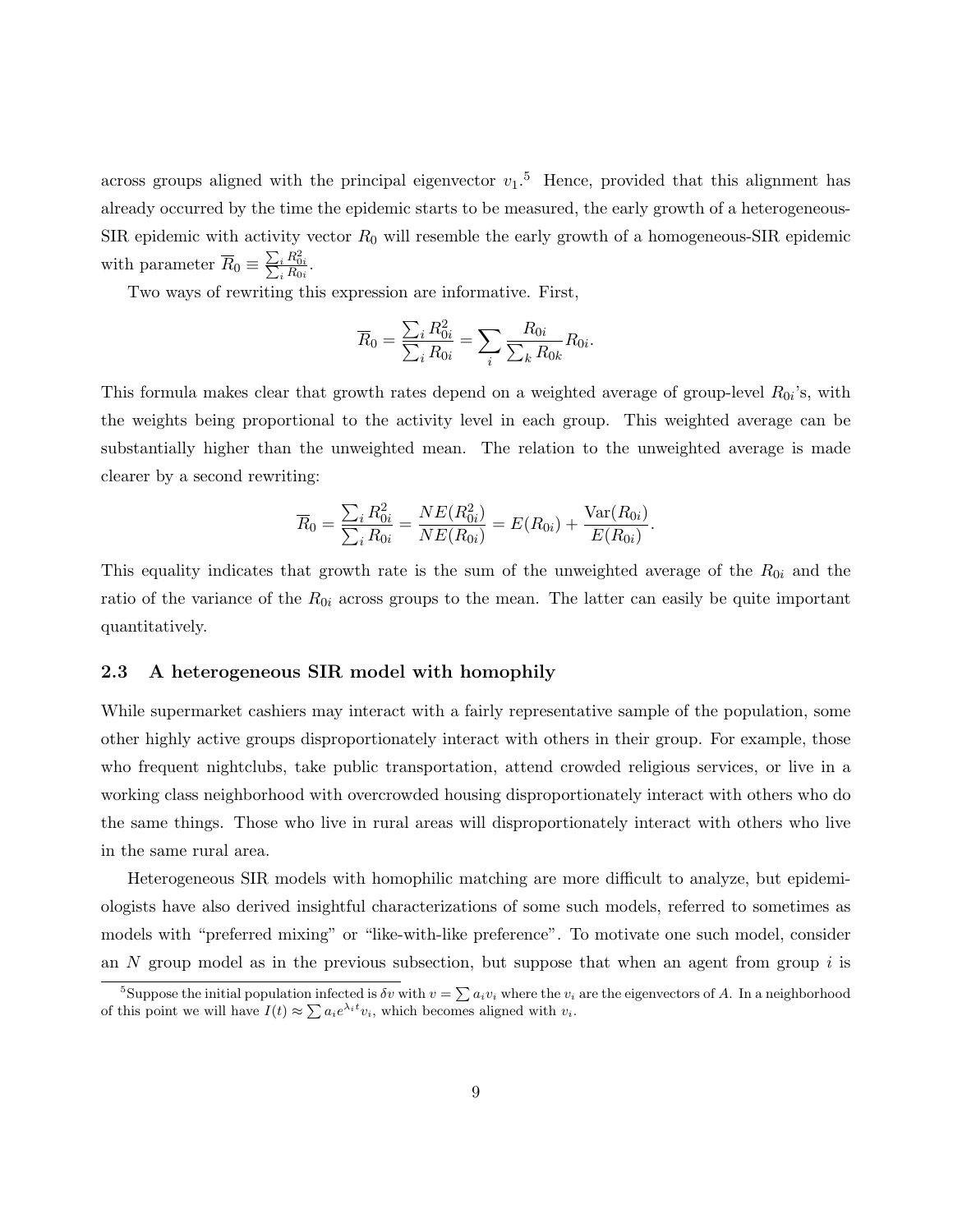randomly matched the probability that the person with whom they are matched is in group  $\hat{\jmath}$  is

$$
p_{ij} = \begin{cases} h + (1-h) \frac{R_{0j}}{\sum_k R_{0k}} & \text{if } j = i \\ (1-h) \frac{R_{0j}}{\sum_k R_{0k}} & \text{if } j \neq i. \end{cases}
$$

Such a matching process would lead to an SIR model nearly identical to that in the previous subsection with

$$
\dot{I}_i(t) = S_i(t) \sum_j \beta_{ij}^h I_j(t) - \gamma I_i(t),
$$

where

$$
\beta_{ij}^h = \begin{cases} \gamma R_{0i}(h + (1-h)\frac{R_{0j}}{\sum_k R_{0k}}) & \text{if } j = i \\ \gamma R_{0i}(1-h)\frac{R_{0j}}{\sum_k R_{0k}} & \text{if } j \neq i. \end{cases}
$$

Once again, any  $(S<sup>0</sup>, 0)$  is a steady state of the system and we can analyze the stability of this steady state by looking at a linearized N-dimensional system:

$$
\dot{I} = A^{S^0 h} I,
$$

where  $A^{S^0 h}$  is the partial derivative matrix with *ij*th element

$$
a_{ij}^h = \left. \frac{\partial \dot{I}_i}{\partial I_j} \right|_{(S^0,0)} = \begin{cases} S_i^0 \beta_{ij}^h - \gamma & \text{if } j = i \\ S_i^0 \beta_{ij}^h & \text{if } j \neq i. \end{cases}
$$

The off-diagonal elements of this matrix are again positive, so the eigenvector with the largest real part is again unique and corresponds to a positive eigenvector. It is no longer easy to give an explicit formula for the eigenvalue, but as noted by Diekmann, Heesterbeek, and Metz (1990) and Dushoff and Levin (1995) we can give explicit necessary and sufficient conditions for the equilibrium to be stable.

- 1. If  $S_i^0 h R_{0i} > 1$  for any i, then  $(S^0, 0)$  is unstable. This is obvious: the number of infected in population  $i$  will increase solely from within-group contacts, and cross-group contacts only add to the growth.
- 2. If  $S_i^0 h R_{0i} < 1$  for all i, then  $(S^0, 0)$  is unstable if  $\sum_i \frac{R_{0i}}{\sum_k R_i}$  $_k R_{0k}$  $\frac{1}{1-hS_i^0R_{0i}}(S_i^0R_{0i}-1)>0$  and stable if  $\sum_i \frac{R_{0i}}{\sum_k R_i}$  $_k R_{0k}$  $\frac{1}{1-hS_i^0R_{0i}}(S_i^0R_{0i}-1)<0.$

Note that when  $h = 0$  the stability condition in the part 2. simplifies to a version of expression we gave earlier for the uniform model:  $\sum_i \frac{R_{0i}}{\sum_k R_i}$  $\frac{R_{0i}}{k R_{0k}} (S_i^0 R_{0i} - 1) < 0.$  For a disease-free equilibrium to be stable in a model with  $h > 0$  it must satisfy the additional constraints in 1. that  $S_i^0 h R_{0i} < 1$  for all i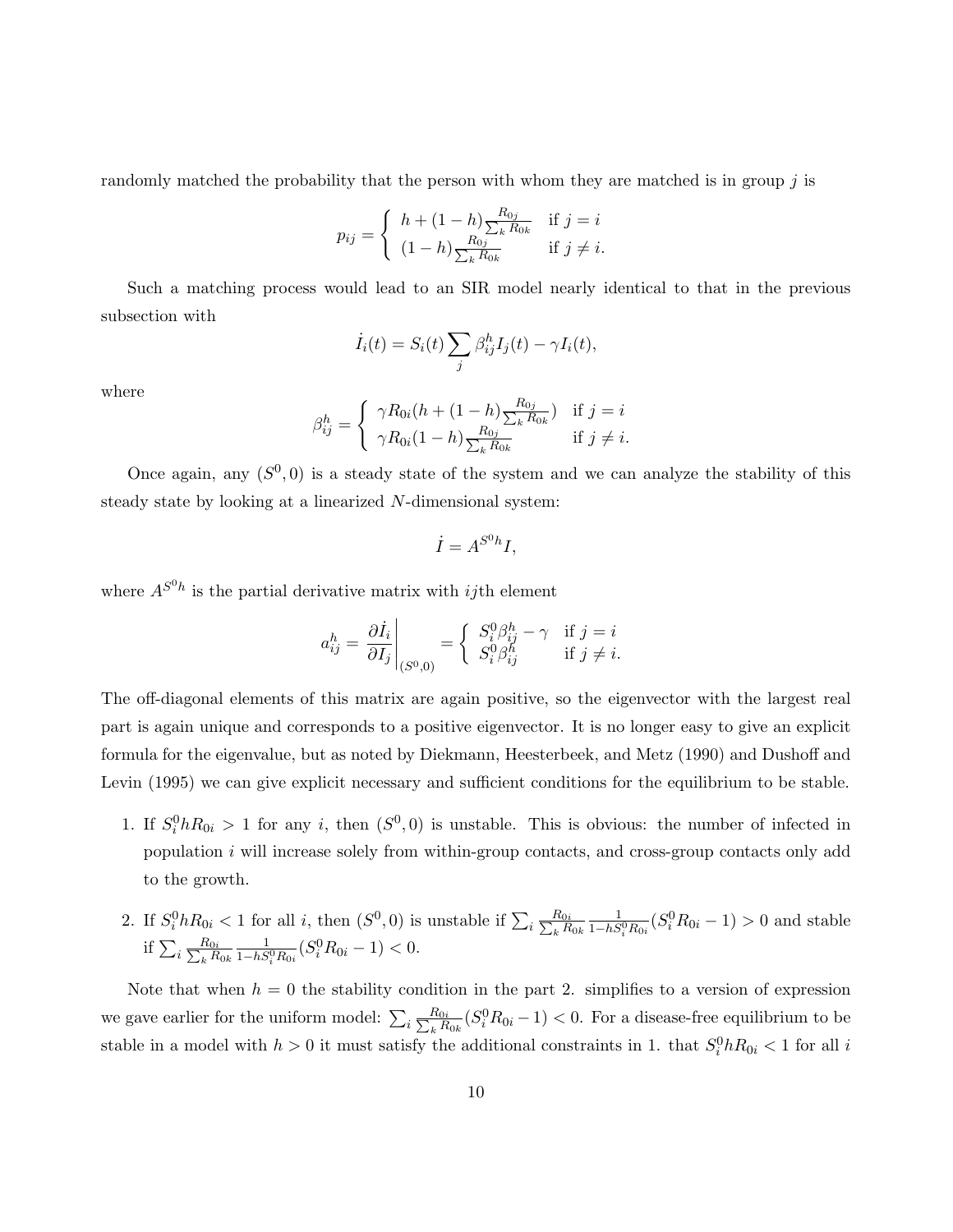as well as the modified inequality given in 2. Note that the summation in this inequality differs from the summation for  $h = 0$  in that we multiply the *i*th term by  $\frac{1}{1-hS^0R_{0i}}$ . These multiplicative factors are positive for all terms, and they are larger for the terms with  $S_i^0 R_{0i}$  larger. Hence, we can think of the sum as proportional to a reweighting of the  $h = 0$  sum that puts greater weight on the terms with  $S_i^0 R_{0i}$  large and less weight on the terms with  $S_i^0 R_{0i}$  small. As a result, if the model with  $h = 0$ is unstable, then the model with  $h > 0$  is unstable as well.<sup>6</sup>

The argument above extends easily to a full monotonicity theorem: if a disease-free equilibrium is unstable for some value of h, then it is unstable for any value  $h' > h$ . Hence, a clear intuition one can take away from this model is that homophilic matching is an obstacle to the stability of disease free states.

Note that homophily on its own does not affect the dynamics of an epidemic. If we consider a model in which the  $R_{0i}$  are identical across groups, then as long as h is not extremely close to one, a small infection introduced into any one population will soon equalize across populations. With equal fractions infected in each population, the dynamics of the homophilic multipopulation model are identical to the  $h = 0$  model. Hence, all of the effects of homophily discussed above should be understood as the effects of the combination of homophily and contact heterogeneity.

## 3 Challenges Inherent in Analyzing Heterogeneous Population Epidemics

In this section and the one that follows I turn to the task of drawing out implications of the above models for analyses of COVID-19. This section stresses a cautionary implication: it can be difficult to provide policy advice in epidemics that are well described by heterogeneous population SIR models. In particular, with currently available data it is challenging to estimate activity rates in less active populations, and important outcomes can be sensitive to these hard-to-estimate parameters.

#### 3.1 Difficulty in calibrating models

Early in the COVID-19 epidemic several authors noted that it is difficult to calibrate critical parameters of homogeneous SIR model in the initial phase of an epidemic.<sup>7</sup> In the initial phase we may not have reliable data on anything but deaths. The fact that deaths in the model increase at an exponential

<sup>&</sup>lt;sup>6</sup>Mathematically, this is a classic Chebyshev inequality argument: if  $a_i$  and  $b_i$  are monotone increasing, then  $\sum_i a_i b_i >$  $\frac{1}{N} \sum_i a_i \sum_i b_i.$ 

<sup>&</sup>lt;sup>7</sup>See Atkeson (2020), Fernández-Villaverde and Jones (2020), Korolev (2020), and Stock (2020).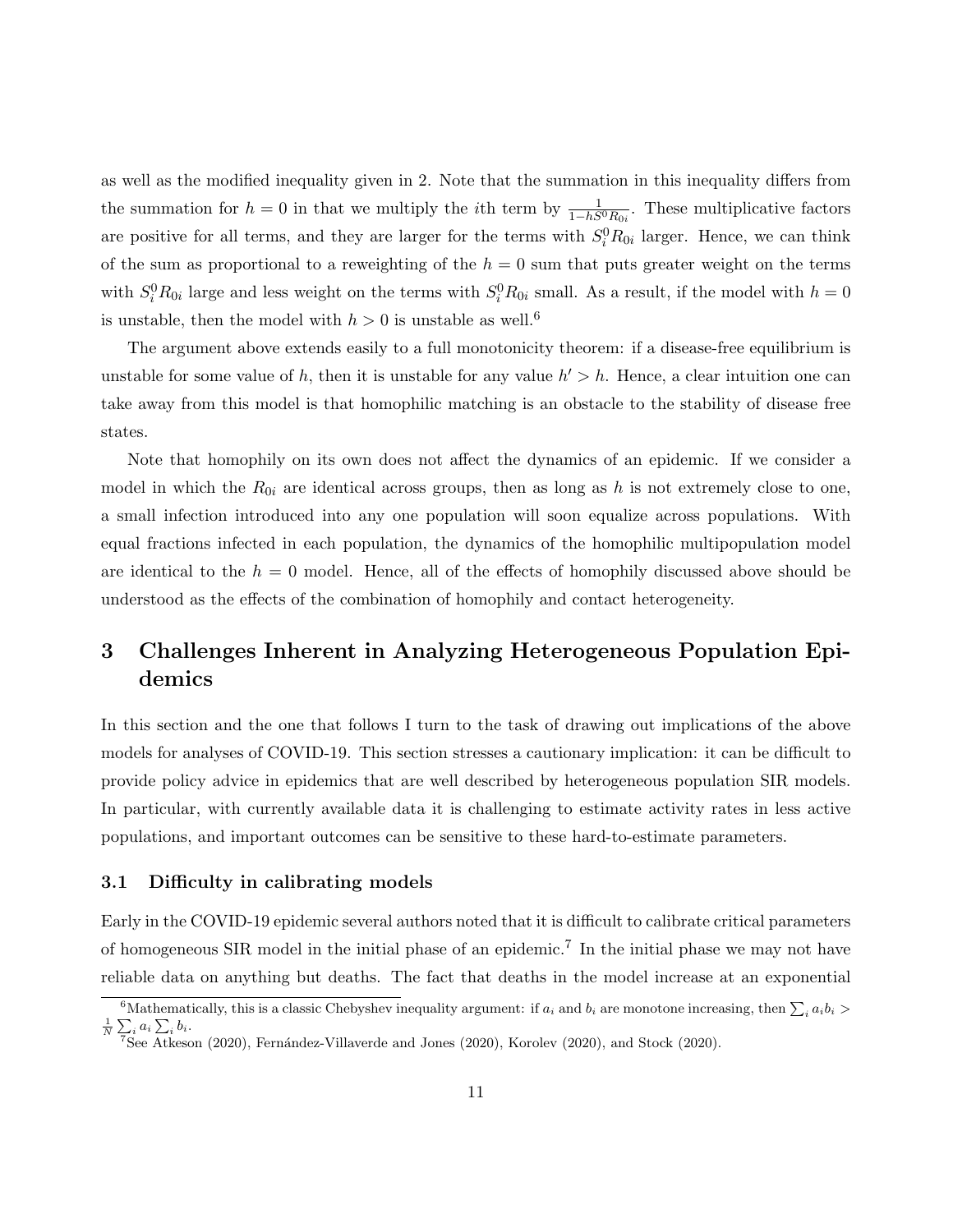rate makes it fairly easy to estimate  $R_0$ . But when many cases go unreported it is hard to calibrate the death rate. Different death rates would lead to dramatically different future paths of the epidemic. This weak identification problem goes away when we get some other piece of information that lets us estimate the death rate. Some potential sources for this are random serology tests to estimate the fraction that have ever been infected, fatality data from locations, e.g. South Korea or the Diamond Princess, where we think almost all cases have been identified, or seeing an epidemic peak, which is informative about  $S^8$ .

As more information has become available many economists have analyzed SIR models with calibrated  $R_0$  and death rate parameters. The state of the art, in fact, has already moved well beyond this with a few recent working papers analyzing calibrated multipopulation SIR models that allow death rates and contacts to vary by age group.<sup>9</sup> The contact rate calibrations in these papers rely on three survey datasets. POLYMOD (Mossong et al. (2020)) and the BBC Pandemic Project (Klepac et al. (2020)) are survey datasets which asked respondents to list those with which they had contact in the previous 24 hours. And employment website  $O^*$ Net asked workers in a large number of occupations to report how physically close to others they worked on a 5 point scale. One can also now capture some changes in activity over time using movement data available from firms with phone-tracking capabilities.

Heterogeneous SIR models that allow for idiosyncratic variation in contact rates by breaking a population (or each age group or other cell) into subpopulations that differ in activity levels have more parameters than do SIR models that do not consider such divisions. The fact that predictions can be dramatically affected by heterogeneity in  $R_0$  suggests that it is important to try to capture some of the heterogeneity that surely exist within the cells that economists have been using with these extra parameters.

One approach to calibrating the extra parameters might be to use data on the variance of reported contacts in contact surveys. Although the surveys mentioned above have been used to estimate the relative prevalence of different age-group to age-group contacts, they seem less compelling as a source for estimating contact heterogeneity. For one thing, the way that contacts were defined, e.g. in the BBC survey contacts were defined as those whom one had physically touched or had a face-to-face conversation of at least three words with, leaves out many contacts that may be important in spreading

 ${}^{8}$ Fernández-Villaverde and Jones (2020) note that more complex SIR models fit under a variety of assumptions about accessory parameters make very similar predictions about the future course of epidemics in locations where epidemics have peaked.

 $9$ See Acemoglu et al. (2020), Baqaee et al. (2020), and Favero, Ichino, and Rustichini (2020).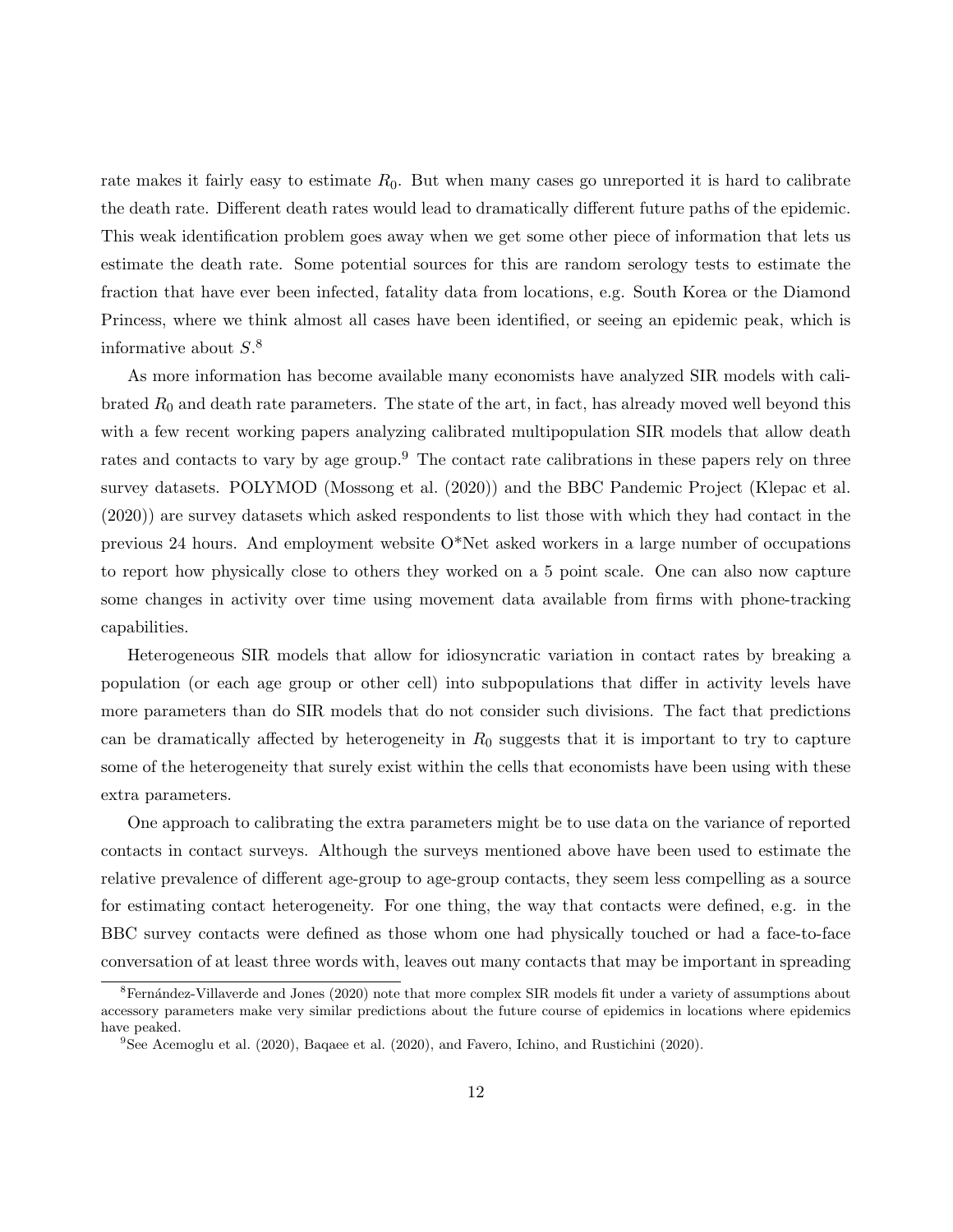COVID-19: singing near someone in a choir practice, standing near someone in a crowded bar, riding on the same subway train, being served by a cruise ship waiter, etc. The obvious heterogeneities in the frequency of such unrecorded contacts may mostly cancel out when one computes means for a large group, but we would definitely want to capture them to calibrate a model of contact heterogeneity. Another limitation of the main contact surveys is that they record contacts on a single day. Hence, recorded cross-subject variation confounds differences is cross-sectional means and time-series variation.

Another approach might be to calibrate the model to the path of the epidemic to-date. The initial growth rate of an epidemic should let us estimate the parameter composite  $\overline{R}_0$  mentioned earlier. However, in a heterogeneous population SIR model, there is a weak identification problem when one tries to get more than this: it can be very difficult to obtain estimates of the activity rates in the less-active populations even after there has been substantial spread of the infection. Intuitively, when there is substantial heterogeneity in the  $R_{0i}$ , there will be a substantial number of infections when the epidemic surges in the highest  $R_{0i}$  subpopulations. At that point, there may still be few infections in many of the less-active groups, particularly if matching is homophilic. This can make it very difficult to estimate activity parameters for the low infection groups from aggregate infection data.

While it is hard to have any confidence in a calibration, I know that many economist readers will want to know if the differences between heterogeneous and homogeneous SIR models are salient for plausible parameters. Accordingly, I will at times discuss a simple numeric example in which the mean and variance of activity levels across groups has been chosen to be in the plausible range. Specifically, I will sometimes discuss a population with five equally-sized subpopulations having activity rates 3.5, 1.5, 1, 0.5, 0.5. With uniform matching the model has  $\overline{R_0} \approx 2.3$  which roughly matches the the growth rates assumed by Ferguson et al. (2020) and Acemoglu et al. (2020).<sup>10</sup> The coefficient of variation of the cross-group differences, 0.8, roughly matches the variation in reported contacts in the BBC Pandemic Project data.

#### 3.2 Difficulty in predicting future epidemic paths

The fact that some parameters of the heterogeneous SIR model are difficult to calibrate would not be troubling if the hard-to-estimate parameters of the model did not affect model predictions that we care about. Unfortunately, this is not true for the heterogeneous SIR model. One reason is that activity

 $10$ This is also consistent with some of the more sophisticated recent estimates growth rates such as that of Miller et al. (2020).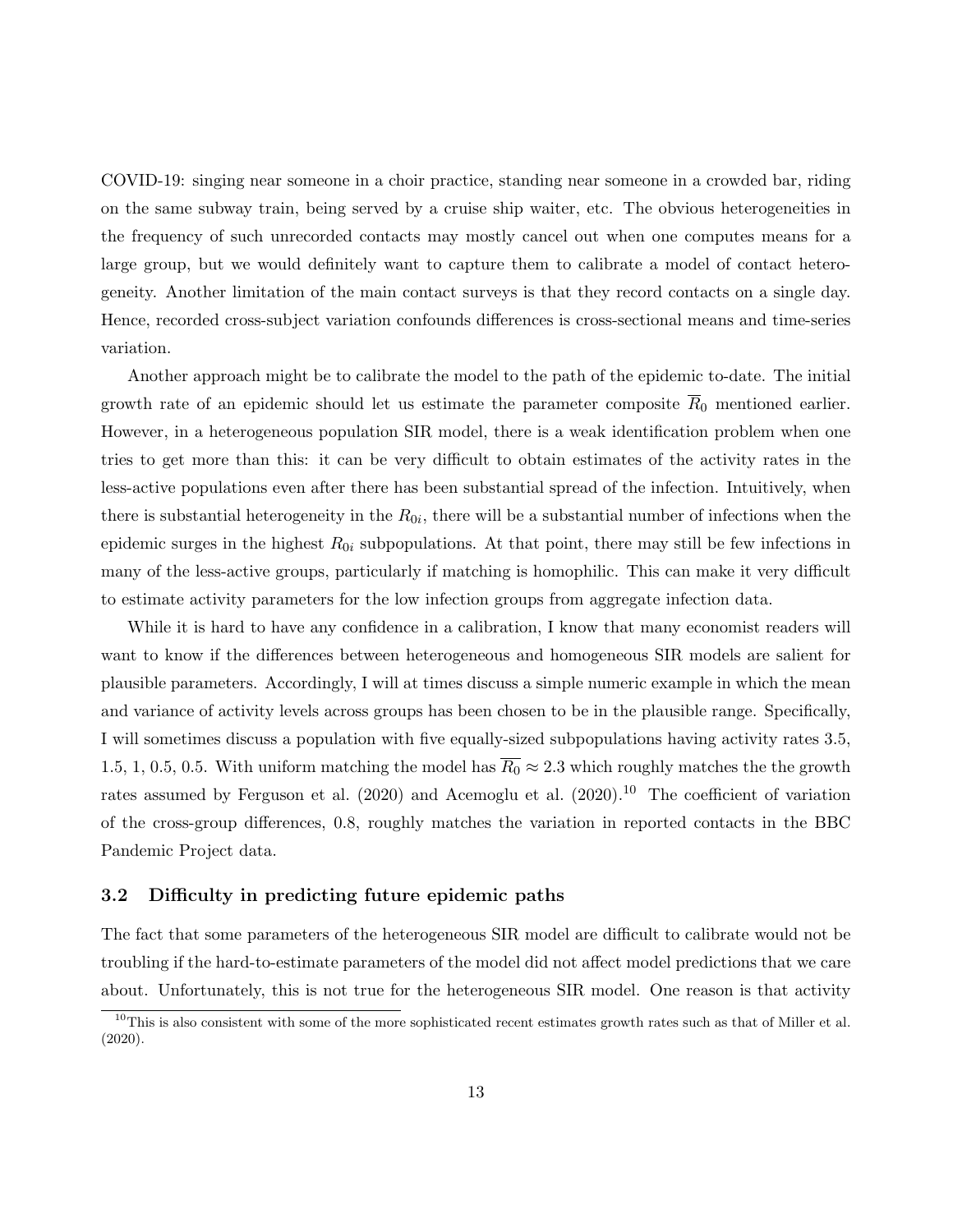levels in the relatively low activity groups can have a substantial impact on the long run course of the epidemic. As an illustration, Figure 2 graphs new daily cases for two heterogeneous SIR models.<sup>11</sup> The parameters of the two models were chosen so that new cases take off at about the same time, rise to a peak at about the same rate, and peak at about the same level. Despite the nearly identical behavior up to the point when the epidemics peak, however, the epidemics proceed very differently on the way back down. In the end, one epidemic eventually infects more than twice as many people as the other, 58% vs. 28% of the population. The fraction who will eventually be infected under a given constant policy is obviously highly policy-relevant, and this example indicates that it will sometimes be very difficult to predict even when an epidemic is sufficiently far along as to have already reached its peak.

Intuitively, the way in which the example was constructed is that the two models each have fairly homophilic matching  $(h = 0.7)$  and feature a highly-active subpopulation in which the epidemic peaks before many in the less active subpopulations have been extensively infected. The models differ in the activity levels of the less-active. In one population, corresponding the dashed red line, seven of the ten subpopulations have  $R_{0i} = 0.4$ . The epidemic never really takes off in these groups and this results in the fairly rapid decline in infection rates once the epidemic has burned through the highly active groups. In the other population, corresponding to the solid blue simulation, nine of the ten groups have  $R_{0i}$  equal to 1.5 or 1.0. The infections coming out of the most active group set off a spread in these groups that goes on for quite some time. This produces an asymmetric peak with a decline that is much more gradual than the run up. Most of the total infections occur post-peak.

Analyses that do not consider the possibility that there may be heterogeneity in contact rates can report confidence intervals that are too narrow for this reason. For example, while the US remains quite far from the no-social-distancing herd immunity threshold, many states (and countries) are well beyond their peaks, which means that SIR-based models will make highly confident predictions about the future course of the epidemic presuming that individual behaviors and government policies remain fixed. For example, the April 29th update of the widely discussed IHME model gave its confidence interval for August 1st Massachusetts COVID-19 deaths as just 0 to 2.

<sup>&</sup>lt;sup>11</sup>Both models have ten equally-sized subpopulations with  $h = 0.7$ . The population with the long-lasting epidemic has  $R_0 = (5, 1.5, 1.5, 1.5, 1.5, 1.5, 1.5, 1.1, 1)$ . The population with the shorter-lived epidemic has  $R_0 =$  $(5.4, 2.6, 0.6, 0.4, \ldots, 0.4)$  and a lower fraction initially infected.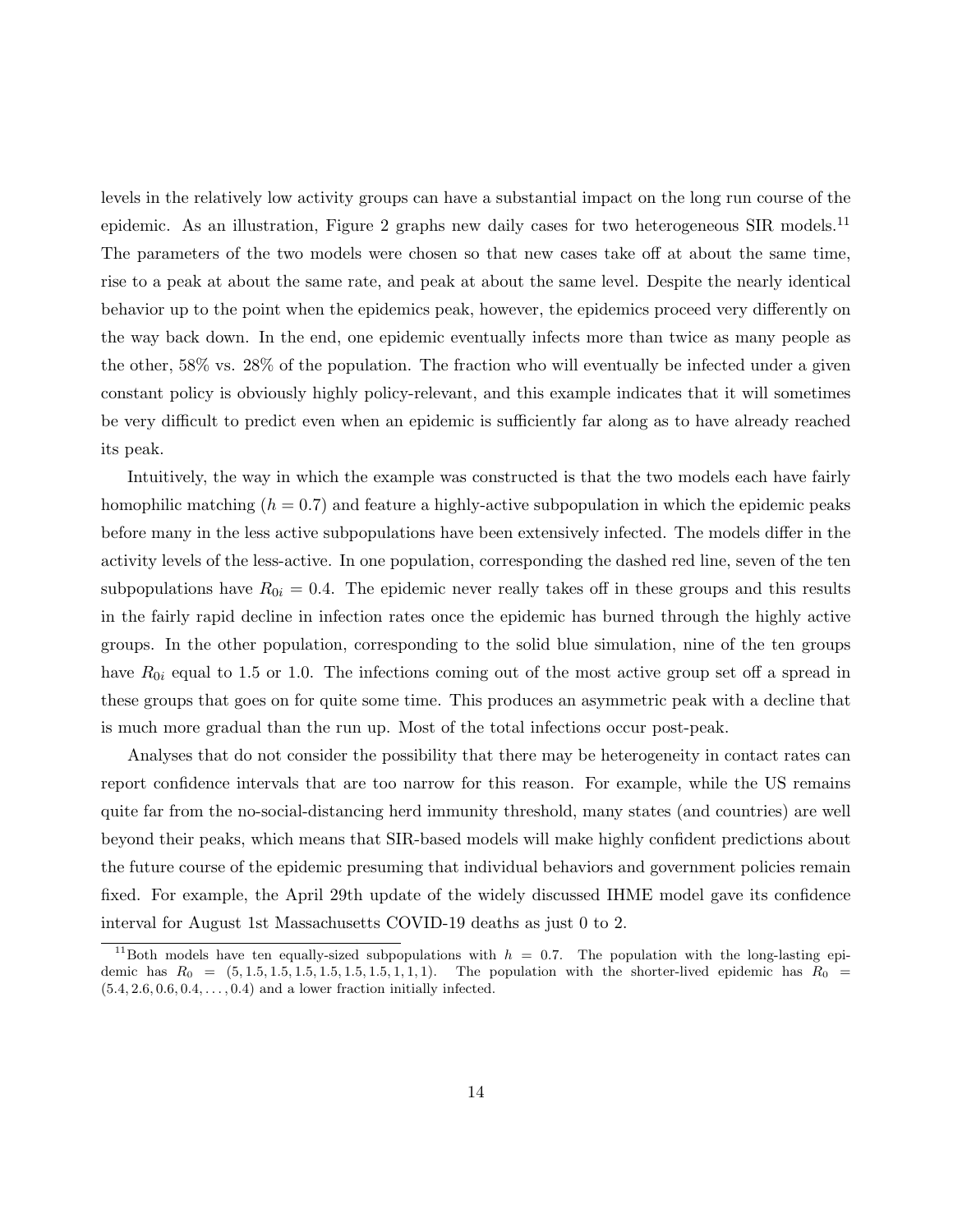

Figure 2: Example illustrating the difficulty in predicting the long-run course of a heterogeneouspopulation epidemic given the path of infection rates up to the point when the infection peaks. New daily cases are graphed for two ten population heterogeneous SIR models with  $h = 0.7$ . Model 1 has  $R_0 = (5, 1.5, 1.5, 1.5, 1.5, 1.5, 1.5, 1, 1, 1)$ . Model 2 has  $R_0 = (5.4, 2.6, 0.6, 0.4, \ldots, 0.4)$ 

#### 3.3 Difficulty in predicting policy impacts

As reopening has become salient, a number of economic analyses have modeled the effects that relaxations of restrictions may have.<sup>12</sup> Thinking about heterogeneous models, however, suggests that it will be challenging to confidently make such predictions. Uncertainty about activity levels in low-activity populations can become even more important when considering policies relax social distancing. Intuitively, if we are far from the herd-immunity region (given the new policy), then the relaxation will set off a substantial second wave. If we are already close to or in the herd-immunity region, then the second wave will be smaller or nonexistent. Where we are relative to the herd immunity threshold depends on the full set of  $R_{0i}$ , including the hard-to-estimate activity levels in populations that have seen few infections while activity is tightly restricted.

Figure 3 provides a numerical illustration. It shows the time paths that an epidemic would follow under the same nonconstant policy path in two heterogeneous SIR populations. The policy involves a severe lockdown, reducing activity levels by 65%, imposed gradually over a two-week period just as

 $12$ See, for example, Baqaee et al.  $(2020)$ .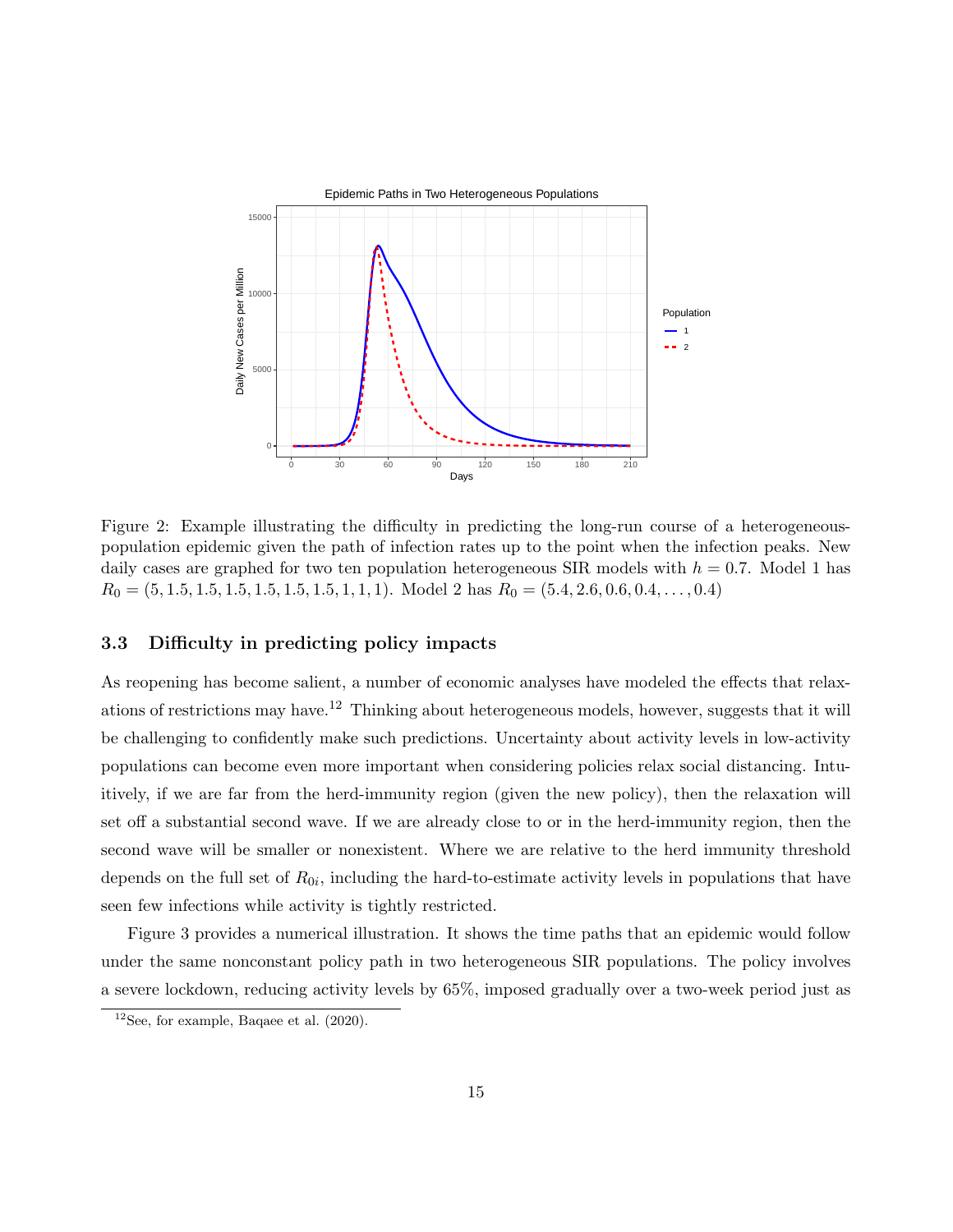the epidemic is taking off, and a partial relaxation about a month later that allows activity levels to return to 70% of their pre-lockdown values. The left panel plots new daily cases. The right panel plots cumulative cases to date. The vertical lines mark the dates when the initial lockdown starts its phase in and the date on which it is relaxed. The epidemics rise at very similar rates in the two populations prior to the lockdown. They have similar declines once the initial severe lockdown is imposed. Indeed, in the right panel it is very hard to see any difference in the courses of the two epidemics up through the date at which the relaxation occurs.

Despite this similarity in the initial run up and through the lockdown, the two epidemics follow very different paths following the relaxation. As in the previous example, this reflects that the parameters were chosen so that activity levels in the less active subpopulations differ. In one population, whose outcomes correspond to the solid blue line, the relatively low activity populations have  $R_{0i} = 1.5$ . When we relax distancing rules, a large second wave takes off in these groups, infecting nearly three times as many people as had the first wave. In the other population, corresponding to the dotted red line, the low-activity populations have  $R_{0i} = 0.7$  and this makes the second wave much smaller. Difficulty in distinguishing the blue from the red population at the point when the relaxation is occurring will make it difficult to predict which future course we should anticipate.



Figure 3: Example of epidemics that diverge after a policy relaxation. The figure graphs new daily cases and cumulative cases for heterogeneous SIR models with  $h = 0.7$  under a policy intervention involving a severe lockdown and a partial relaxation. Model 3 has  $R_0 = (3.63, 3.63, 1.5, \ldots, 1.5)$ . Model  $4 \text{ has } R_0 = (3.55, 3.55, 0.7, \ldots, 0.7).$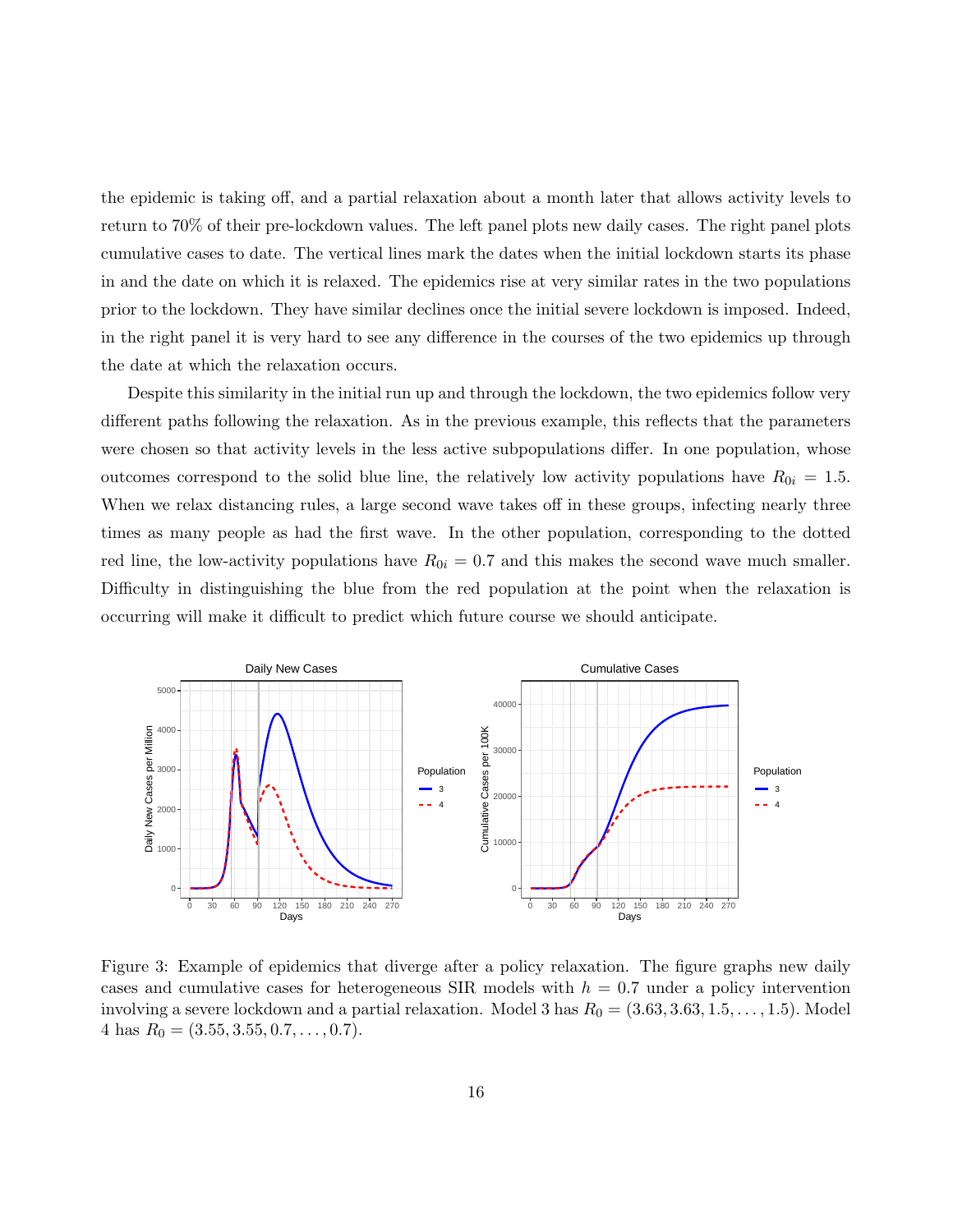## 4 Potential Biases From Ignoring Heterogeneity

Many economic analyses of the COVID-19 epidemic build on the simpler homogeneous SIR model, even though heterogeneous models seem more natural. This section notes several ways in which ignoring or understating heterogeneity in contact rates may bias the conclusions these analyses reach.

#### 4.1 Overstatement of the damage incurred in reaching herd immunity

COVID-19 may remain widespread until after we pass a herd immunity threshold. Understanding how many cases must occur before herd immunity is reached is critical to assessing policies that lead to herd immunity.<sup>13</sup> An influential paper by Ferguson et al. (2020) suggested that deaths with uncontained spread could be very high and Greenstone and Nigam (2020) note that they correspond to extremely high economic costs under standard value-of-life assumptions. Two critiques of these calculations are that deaths may not be as high as the models suggest even without a government response due to endogenous social distancing, and that fatality rates could be lower due to asymptomatic cases. We note here another reason: models with heterogeneous activity suggest that herd immunity thresholds may be lower than naïve calculations based on homogeneous SIR models suggest.

In the homogeneous SIR model herd immunity is reached when  $S = 1/R_0$ , implying that the fraction of the population infected on the path to herd immunity must be at least  $1 - 1/R_0$ . If the system is instead described by the heterogeneous SIR model with uniform matching, then the naïve estimation of an  $R_0$  parameter may lead us to misestimate the herd immunity threshold as

$$
\hat{S} = \frac{1}{\overline{R}_0} = \frac{\sum_i R_{0i}}{\sum_i R_{0i}^2}.
$$

This is indeed the threshold at which herd immunity is reached if the susceptible fraction is equal in all groups, but we can reach herd immunity with fewer infected by concentrating infections in the more active populations, and infections will naturally concentrate in the more active populations.

If  $R_{0i} > 1$  for all i, then one state that obviously achieves herd immunity is to set  $S_i = 1/R_{0i}$  for all *i*. The fraction susceptible is  $\frac{1}{N} \sum_i 1/R_{0i}$ . That this is always greater than  $\hat{S}$  can be seen via an elegant two-step argument comparing both expressions to the reciprocal of the arithmetic mean of the

<sup>&</sup>lt;sup>13</sup>Also critical to such calculations are an assessment of the extent to which we will overshoot herd immunity and the excess deaths that may occur due to exceeding hospital capacity.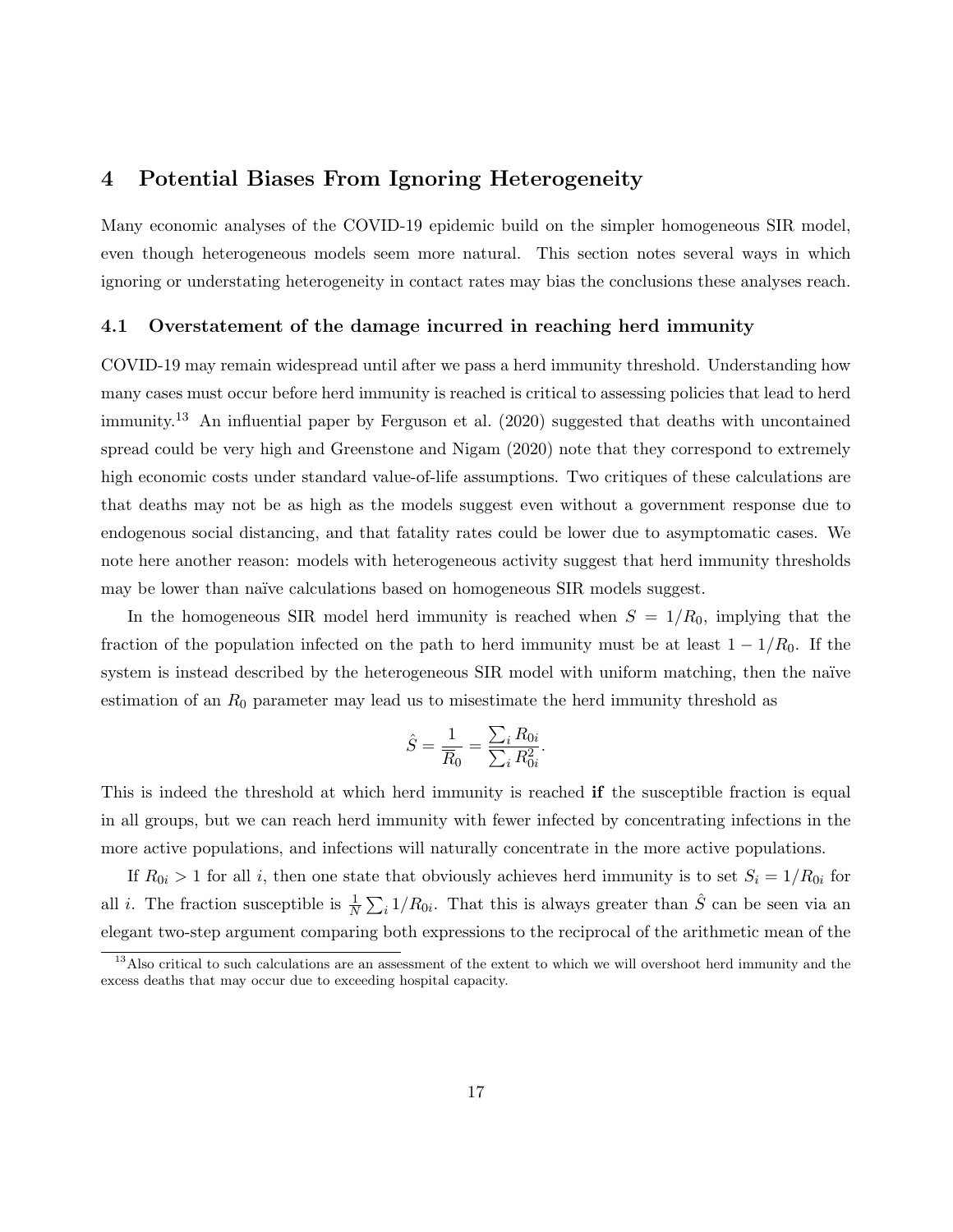$R_{0i}$ 

$$
\frac{1}{N}\sum_{i} 1/R_{0i} = \frac{1}{1/\left(\frac{1}{N}\sum_{i} \frac{1}{R_{0i}}\right)} \ge \frac{1}{\frac{1}{N}\sum_{i} R_{0i}} \ge \frac{\frac{1}{N}\sum_{i} R_{0i}}{\frac{1}{N}\sum_{i} R_{0i}^2} = \hat{S},
$$

with the two inequalities coming from the two parts of the root mean square-arithmetic-harmonic mean inequality. More important than the elegance is that the difference can be quite large in practical terms. For example, in our loosely calibrated five-population example with  $R_0 = (3.5, 1.5, 1, 0.5, 0.5)$ , the naïve homogeneous SIR calculation gives  $\hat{S} = 7/16 \approx 0.44$ , suggesting that 56% of the population must be infected before herd immunity is reached. However, the  $S_i = 1/R_{0i}$  state is in the herd immunity region and has just 21% of the population infected.

More generally, the maximum fraction that can remain uninfected at the herd immunity point is calculated by solving

$$
\max_{S_1,\dots,S_N} \sum_i S_i
$$

s.t.

$$
\sum_{i} \frac{R_{0i}}{\sum_{k} R_{0k}} S_i R_{0i} \le 1.
$$

The linearity of the objective function and constraint make clear that the optimal solution involves concentrating the infections in the highest activity groups, i.e.  $S_i$  equal to zero in the highest-activity groups,  $S_i$  equal to one in the lowest activity groups, with  $S_i$  perhaps at an intermediate level in some marginal group to make the constraint hold with equality.<sup>14</sup> This will require even fewer infections than the  $S_i = 1/R_{0i}$  state. In the five-population example above, we can achieve herd immunity with just 14% of the population infected by fully concentrating infections in the highest-activity subpopulation. While the example is clearly very loosely calibrated, the fact that the true level of infection needed to reach herd immunity is just one-fourth of what a naïve homogeneous-SIR based calculation indicates that contact heterogeneity is potentially a very important consideration.

For another example that may provide additional intuition, consider the spread of an epidemic in a less-developed country that lacks adequate personal protective equipment for its health care workers. In such an environment, transmissions from COVID-infected patients to health care workers to patients who are in hospitals for other reasons could play a major role in disease transmission. Suppose that this transmission resembled that in a ten-group uniform matching model with  $R_0 = (6, 1, \ldots, 1)$ . The most-active group in this model could represent the health care workers. In the early stages of the

 $14$ Acemoglu et al. (2020) also include a discussion of targeting which point in the herd immunity region the system reaches.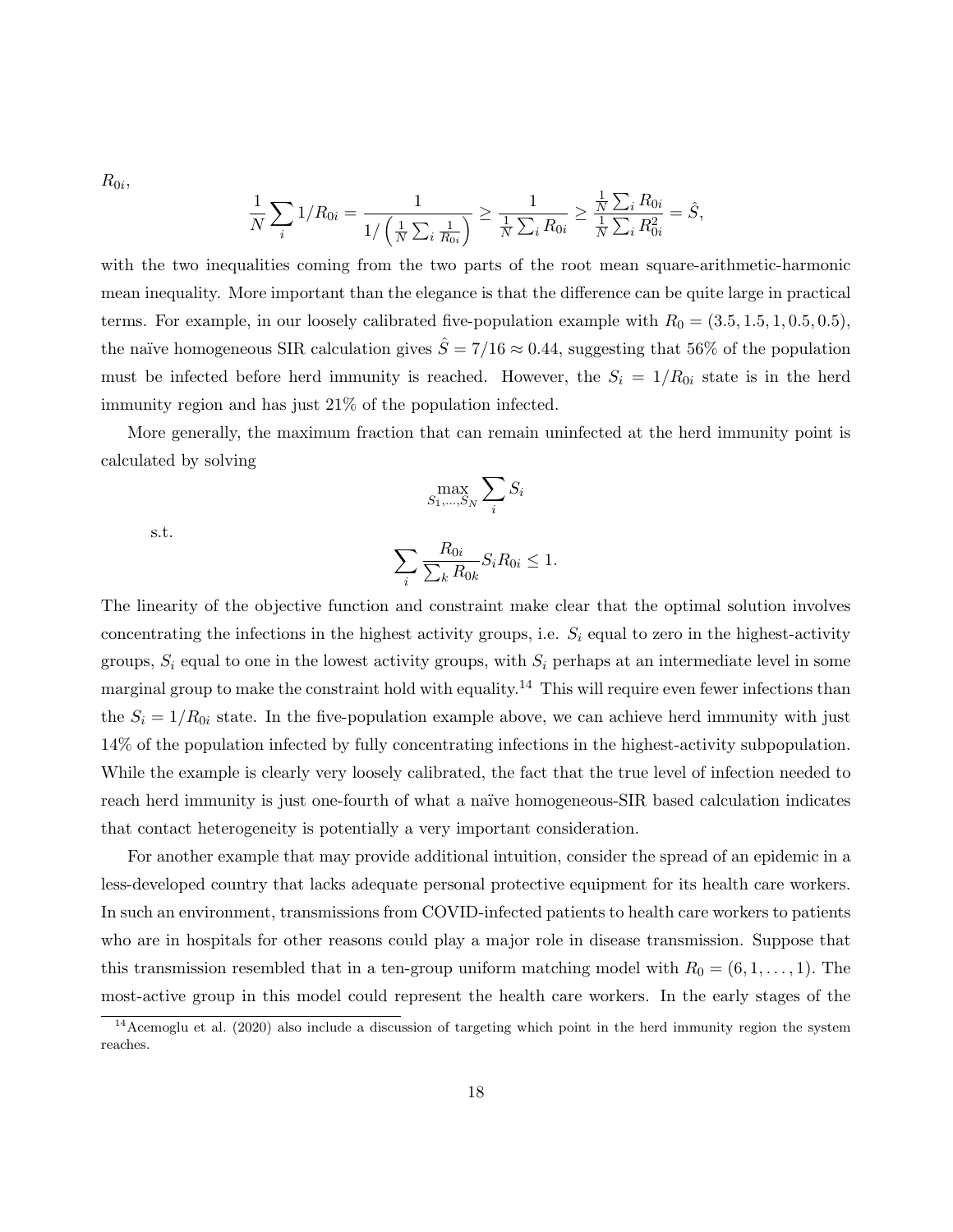epidemic any non-health care worker who is infected will infect on average one other, 0.4 health care workers and 0.6 non-health care workers. An infected health care worker will in turn infect six others, again with 40%-60% split between health care workers and others. If a homogeneous SIR model is fit to early growth of such an epidemic one would estimate  $\hat{R}_0 = \overline{R}_0 = (6^2 + 1^2 + ... + 1^2)/(6 + 1 + ... + 1) =$  $45/15 = 3$  and infer that herd immunity will not be reached until two-thirds of the population is infected. In fact, herd immunity can be reached much more easily. The key is to stop the withinhospital transmission. If five-sixths of the health care workers are immune, then each new infection will lead to just one other. The health care workers are just one-tenth of the population, so we can reach herd immunity with just 8.3% of the population having been infected.

In the model with homophilic matching we achieve herd immunity by choosing  $S_1, \ldots, S_N$  such that  $hS_iR_{0i} < 1$  for all i and so that

$$
\sum_{i} \frac{R_{0i}}{\sum_{k} R_{0k}} \frac{S_i R_{0i} - 1}{1 - h S_i R_{0i}} \le 0.
$$

Here, the herd-immunity point with the lowest total number infected again involves having a lower fraction susceptible in the more active groups, but the solution will typically not be to fully concentrate the infected. Although the initial change in the constraint from reducing  $S_i$  away from one is largest in the most active group, the marginal benefit of reducing the fraction susceptible decreases as the fraction susceptible in a group is reduced, which may make the solution interior in multiple populations.

Achieving herd immunity with homophilic matching is more difficult than achieving herd immunity with uniform matching. This follows directly from the contrapositive of the result noted at the end of section 2.3: if a disease free state is stable for any h', then it must also be stable for all  $h < h'$ . This implies that the herd immunity region for a model with homophily parameter  $h'$ , i.e. the set of  $S^0$  for which  $(S^0, 0)$  is stable, is a subset of the herd immunity region for a model with parameter h. The minimum fraction of the population that must have been infected to achieve herd immunity is therefore monotonically increasing in h. Finding the minimum threshold is very easy in the  $h = 1$  case: the model is essentially a set of separate homogeneous SIR models so the solution is simply to set  $S_i$  $\text{Min}(1, 1/R_{0i})$  in each subpopulation. In our five-population example with  $R_0 = (3.5, 1.5, 1, 0.5, 0.5)$ this involves infecting  $2/7$  of those in subpopulation 1,  $1/3$  of those in subpopulation 2, and no others, which is the  $21\%$  of the total population mentioned earlier. For intermediate h one needs to solve the maximization problem described above, but we know the threshold increases continuously from 14% to 21% as h goes from 0 to 1. For  $h = 0.5$  it is 15.5%.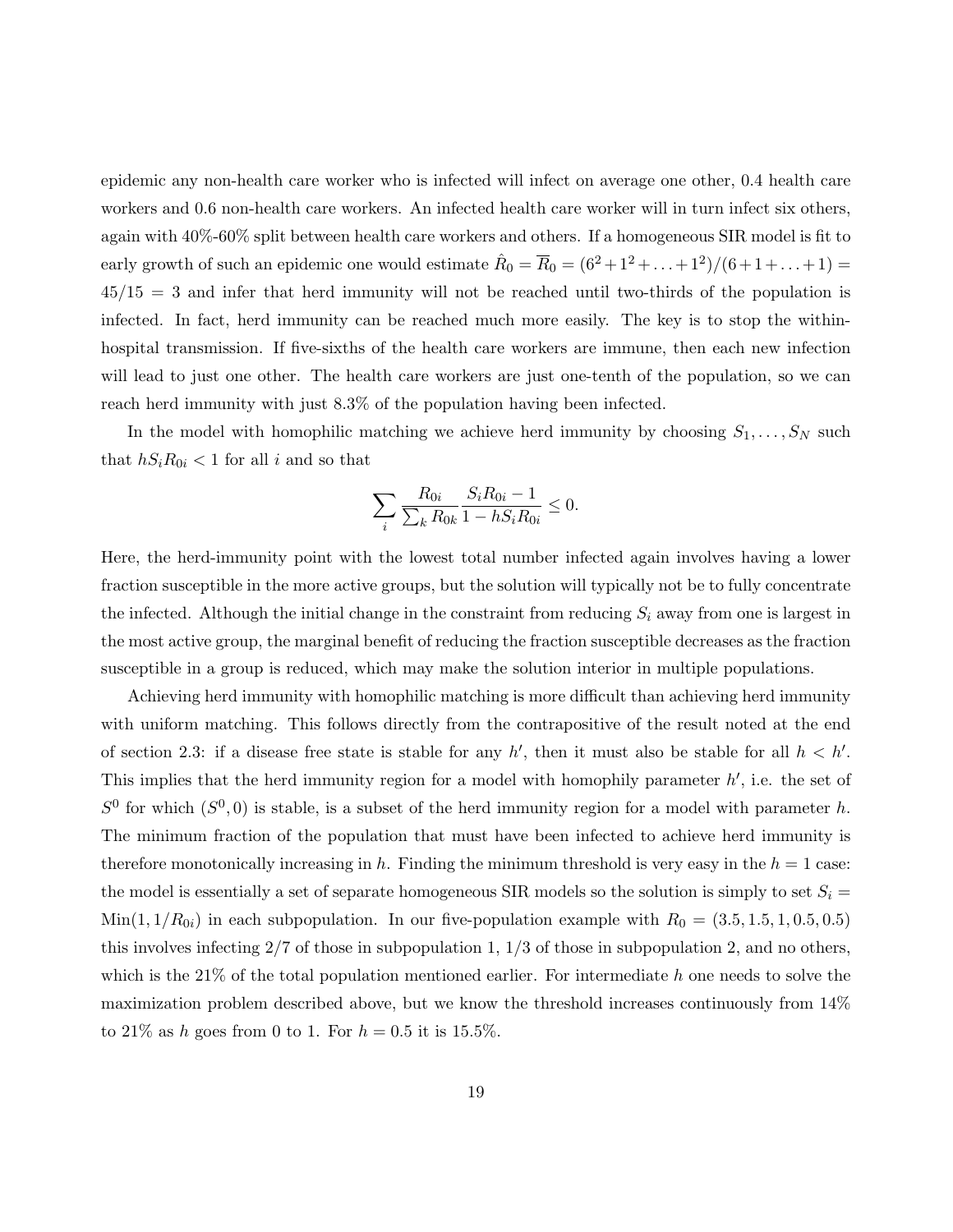An important factor to keep in mind when thinking about implications of results on herd immunity is that heterogeneous SIR models, like homogeneous SIR models, always "overshoot" their herd immunity thresholds in an uncontrolled epidemic. In the homogeneous SIR model, overshooting occurs because many are infected when herd immunity is reached and the infection is then reproducing at an approximately contant rate. For example, a homogenous SIR model with  $R_0 = 16/7 \approx 2.3$  reaches its herd immunity threshold when just  $1 - 7/16 \approx 56\%$  of the population has been infected but the infection will eventually hit about 87% of the population in an uncontrolled epidemic. In heterogeneous SIR models, uncontrolled spread infects more people than are infected in the minimal herd immunity state for two reasons: the same overshooting effect as before, and because the path of the infection does not concentrate infections in the high-activity population to as great a degree as does a path that enters the herd immunity region at the minimal-infection point. This additional source of excess infections can be extremely potent. For example, whereas the five-population uniform-matching SIR model with  $R_0 = (3.5, 1.5, 1, 0.5, 0.5)$  (which has  $\overline{R}_0 = 16/7$ ) can be in the herd-immunity region with as little as 14% of the population infected, an infection starting from a small evenly distributed mass of infected will not reach the herd immunity region until 33% of the population is infected, and overshooting will result in 54% eventually being infected.

While I noted above that the minimal-infection herd immunity point entails more infections when matching is more homophilic, overshooting can be less extreme in homophilic models and when epidemics spread in an uncontrolled manner this can more than offset the difference in the herd immunity thresholds. For example, with the same  $R_0$  vector as above, the fraction eventually infected is 46% with  $h = 0.5, 42\%$  with  $h = 0.75$ , and just  $31\%$  with  $h = 1$ .

#### 4.2 Overestimation of the difficulty of controlling an epidemic

While heterogeneous population models suggest that reaching herd immunity need not involve nearly as many infections as homogeneous SIR models suggest, they also suggest that avoiding herd immunity via selective lockdown policies may not be as difficult as homogeneous SIR models suggest.

Several recent papers have discussed optimal policies using frameworks in which transmission rates constant at time t can be reduced to  $R_0(1-x_t)$  by "locking down" a fraction  $x_t$  of the population.<sup>15</sup> This can reduce the fraction infected before a vaccine is developed, and reduce excess deaths from exceeding hospital capacity. In a homogeneous SIR model, lockdown policies that keep the population

<sup>15</sup>See Acemoglu et al. (2020), Lippi, Alvarez, and Argente (2020), and Rowthorn and Toxvaerd (2012).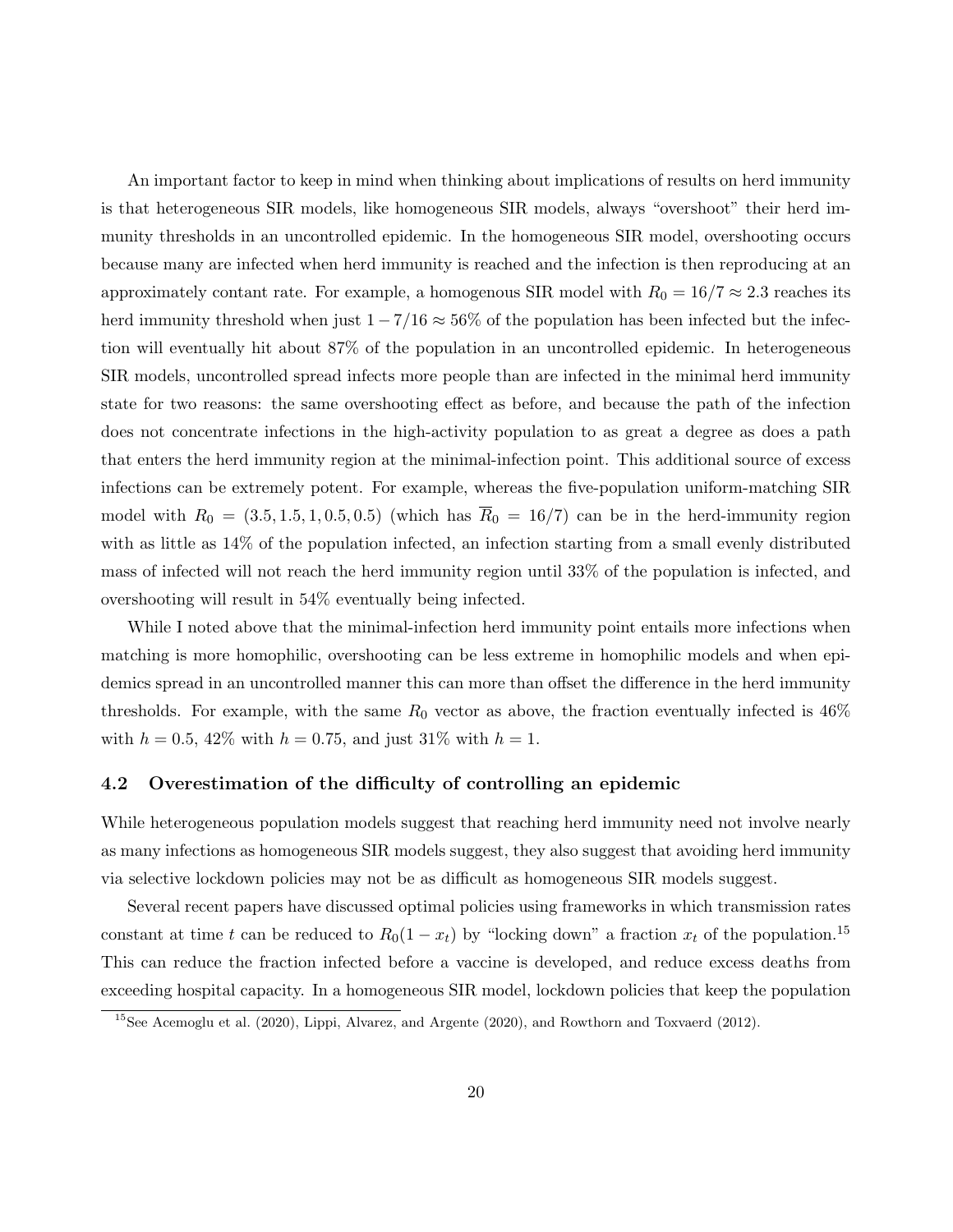from reaching herd immunity incur large economic costs because the fraction infected will grow unless we keep the initial  $x_0$  large enough so that  $1 - x_0$  is below the herd immunity threshold. As a result, some optimal-policy simulations suggest that we may mostly want to use lockdowns just to temporarily slow the epidemic when hospitals would otherwise be overwhelmed.

The lower herd immunity thresholds of homogeneous models imply that targeted permanent lockdowns could keep the fraction infected from ever expanding by locking down a smaller fraction of the population. For example, in the  $R_0 = (3, 1.5, 1.0, 0.5, 0.5)$  example discussed in the herd immunity section, the problem of determining the minimum fraction the population that must be permanently locked down to keep the epidemic from ever expanding is mathematically equivalent to earlier calculation of the minimal herd-immunity threshold. Hence, the epidemic can be stopped by permanently locking down 14% of the population in the uniform matching case or at most 21% of the population in the homophilic model.

Temporary lockdowns can also be appealing in heterogeneous population models because they can serve as a means to guide the system toward a more desirable part of the herd-immunity region and/or reduce overshooting For example, to prevent the dramatic overshooting noted in the previous section, one could lock down all members of the lowest-activity populations once prevalence there reached a fraction of a percent, keep them locked down as the infection spreads through the most active populations, and then release them from lockdown once the population is close to herd immunity.

Figure 4 provides a numerical illustration. The solid blue series is the time path of new daily cases in a homogeneous population with  $R_0 = 16/7 \approx 2.3$ . The dashed red line is the time path of new daily cases in a heterogeneous uniform matching population with  $R_0 = (3.5, 1.5, 1.0, 0.5, 0.5)$ . Recall that the heterogeneous population has  $\hat{R}_0 = 16/7$  and indeed the two series initially look identical. The infection in the heterogeneous population reaches herd immunity sooner and many fewer people are eventually infected than in the homogeneous population. But the lower damage absent a lockdown does not mean that the incremental benefit from a temporary lockdown is lower. The gray dashed line shows the path of the infection under a temporary targeted lockdown: we reduce activity by 20% in the highest activity populations and by 60% in the lower activity populations for a 60 day period. This reduces overshooting in the highest-activity population and reduces the number of low-activity people who are infected by members of the high-activity population as it is going through its peak. In the numeric example, it reduces the fraction who are ever infected from  $54\%$  to  $38\%.$ <sup>16</sup>

<sup>&</sup>lt;sup>16</sup>In the homogeneous model, implementing the same policy would make cases decline during the lockdown period,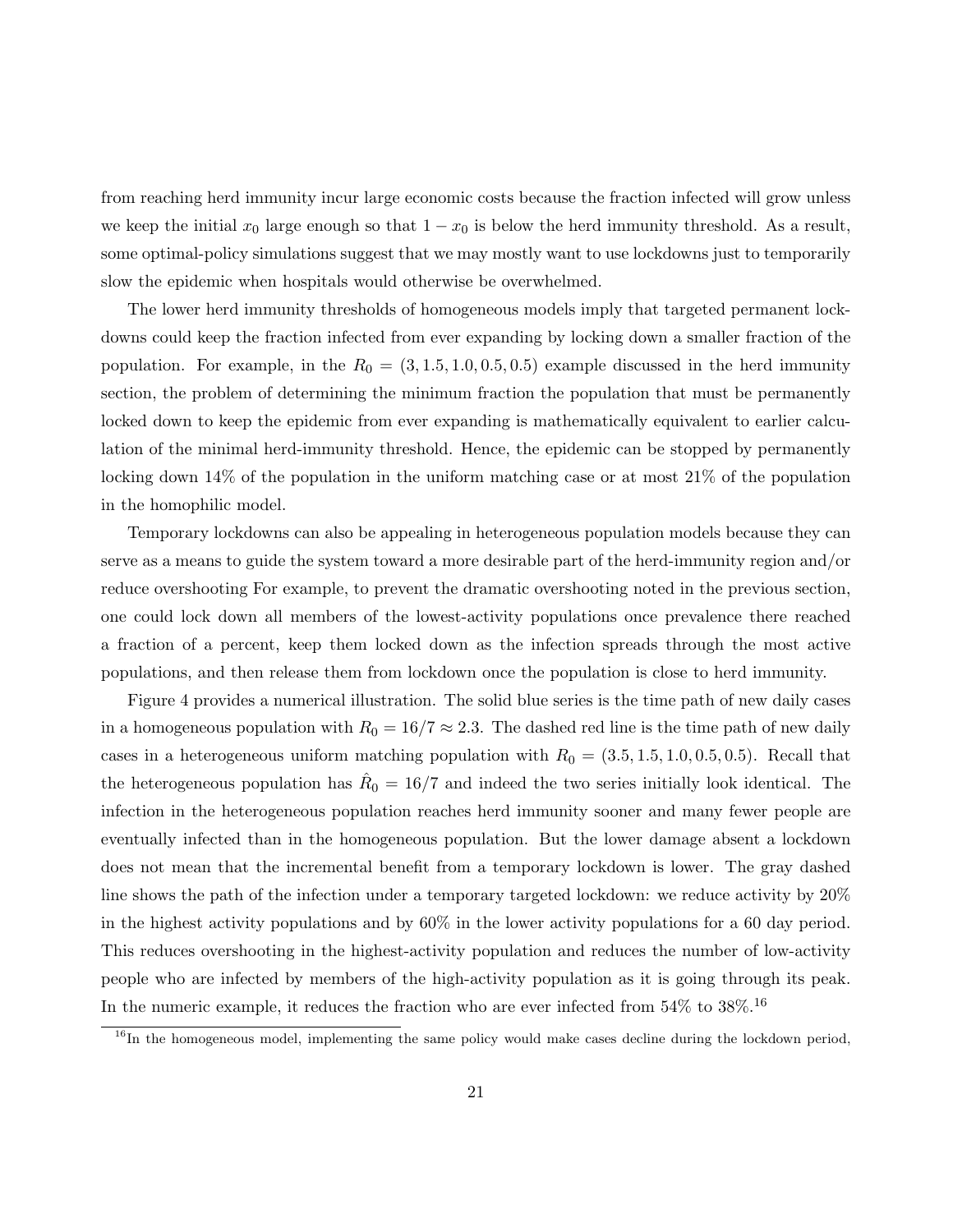

Figure 4: Effect of a temporary targeted shutdown in a heterogeneous population. The figure graphs new daily cases in three models. The dashed red line is a heterogeneous SIR model uniform matching and  $R_0 = (3.5, 1.5, 1.0, 0.5, 0.5)$ . The dashed gray line graphs cases for the same population assuming a temporary 60-day lockdown is imposed during the peak. The solid blue line is a homogenous SIR model with  $R_0 = 16/7$  with no lockdown.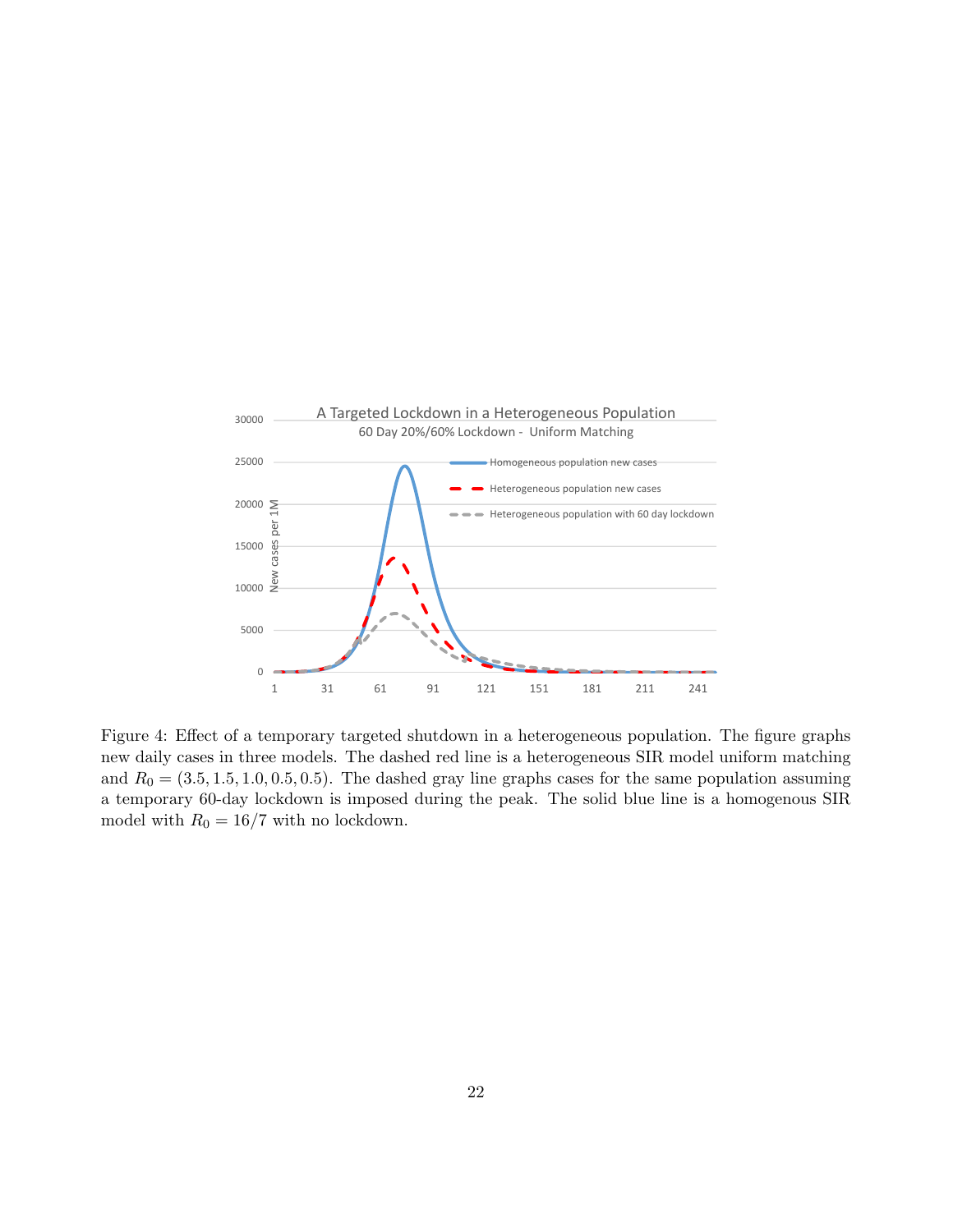### 4.3 Overestimation of the impact of social distancing policies and endogenous behavioral responses

Cumulative US COVID-19 deaths grew roughly exponentially throughout March, passing 5000 on April 1st. Growth subsequently slowed dramatically. Many have noted that both governmentmandated policies and endogenous individual reactions would be expected to contribute to the change.<sup>17</sup> Understanding the causal impact of each factor is critical to forecasting the impact of reopenings. A third effect also contributes to slowing growth in SIR models—the growth rate  $\gamma(R_0S(t) - 1)$ decreases as  $S(t)$  declines—but this effect will be small in homogeneous SIR models calibrated to current conditions because  $S(t)$  remains close to one.<sup>18</sup> In heterogeneous SIR models, however, this third effect can be nontrivial even in the early stages of an epidemic, particularly if matching is homophilic.

The effect is easiest to quantify in the uniform matching model. If the susceptible fraction has been reduced to S and the infection is still small, the growth of the infection will resemble that of a homogeneous SIR model with parameter  $\overline{R}_0(S) = \sum_i \frac{R_{0i}}{\sum_k R_{0i}}$  $\frac{R_{0i}}{R_{0k}}S_iR_{0i}$ . Writing  $\overline{S}$  for the average fraction susceptible, the dominant eigenvector implies that the relative frequencies in the early infected population will be roughly proportional to their activity levels so  $S_i \approx 1 - N \frac{R_{0i}}{\sum_k R_k}$  $\frac{R_{0i}}{R_{0k}}(1-S)$ . Differentiating with respect to  $\overline{S}$  we find  $\frac{dR_0(S)}{d\overline{S}} = N \sum_i w_i^2 R_{0i}$ , where we have written  $w_i \equiv \frac{R_{0i}}{\sum_k R_{0i}}$  $\frac{R_{0i}}{R_{0k}}$  for the fraction of early infections which are in population i. Focusing just on the effect due to reductions in the most active group we have

$$
\frac{d \log \overline{R}_0(\overline{S})}{d\overline{S}} = \frac{N \sum_i w_i^2 R_{0i}}{\sum_i w_i R_{0i}} \ge \frac{N w_1^2 R_{01}}{\sum_i w_i R_{0i}} = w_1 \cdot \frac{w_1 R_{01} / \sum_i w_i R_{0i}}{1/N}.
$$

Note that the first term in the product is population 1's share of early infections and the second is the ratio of population 1's contribution to  $\overline{R}_0$  to its share of the total population. In extreme examples where almost all early infections are in one small subpopulation, this effect can be very large. For example,  $w_1 \approx 1$  in a model in which population 1 is just  $1/N$  of the total population we have  $\frac{d \log R_0(S)}{d \overline{S}} \approx N$ , i.e. the apparent  $\overline{R}$  will have been reduced by about  $N\%$  by the time 1% of the population has been infected. (In a homogeneous SIR model, the reduction in the apparent  $R_0$  would

but there would be a massive second wave after the policy is lifted and the eventual total infected would only be reduced by about ten percentage points.

<sup>&</sup>lt;sup>17</sup>See Baqaee et al. (2020), Farboodi, Jarosch, and Shimer (2020), Fernández-Villaverde and Jones (2020), Jones, Philippon, and Venkateswaran (2020), and Kudlyak, Smith, and Wilson (2020). Epidemiological estimates of changes in growth rates include Miller et al. (2020) and Unwin et al. (2020).

<sup>&</sup>lt;sup>18</sup>A recent study in Sweden indicated that despite their embrace of herd immunity the fraction with antibodies is just 7% in Stockholm.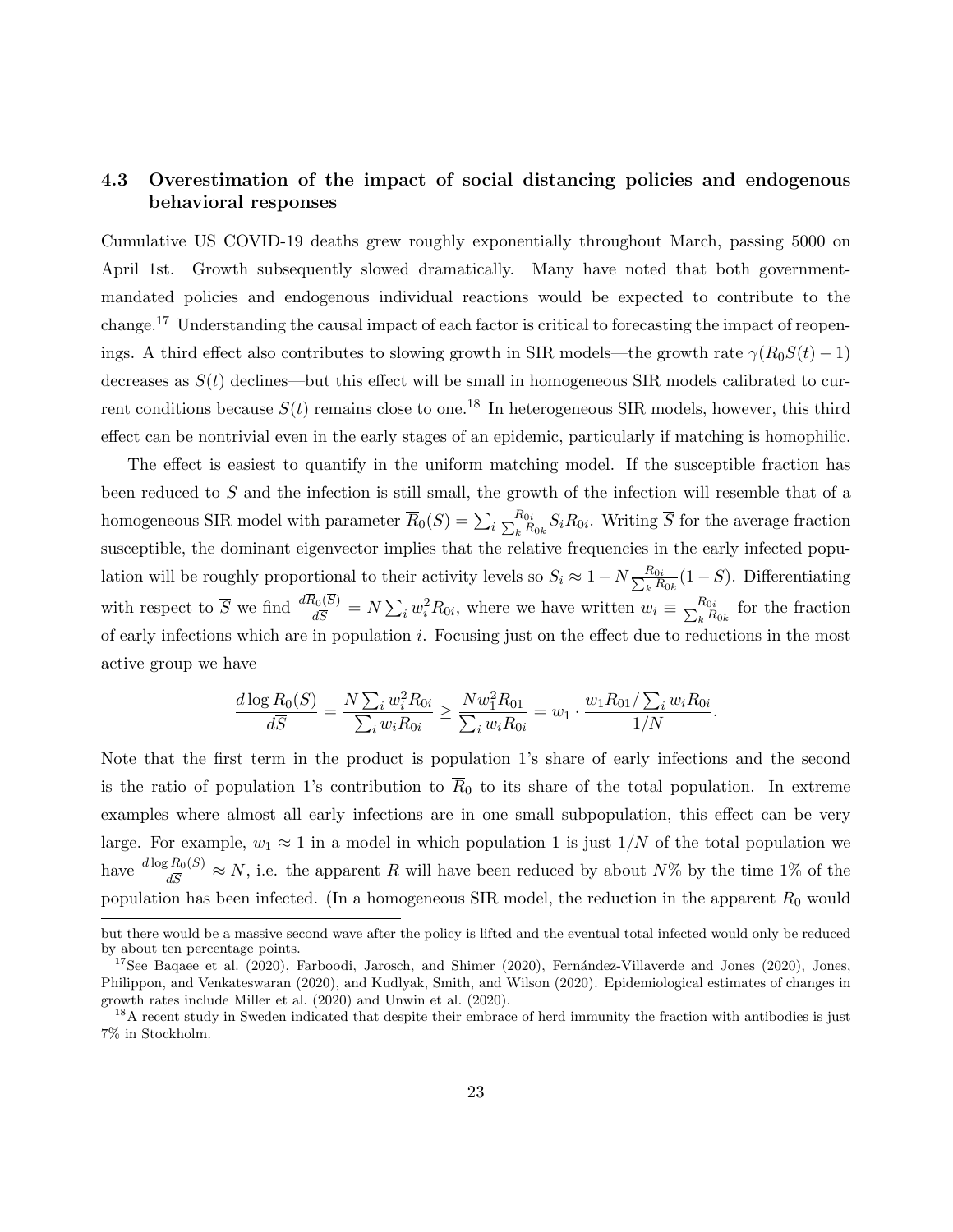be 1%.) The effect is smaller in uniform-matching models with less extreme heterogeneity in  $R_{0i}$ . For example, in the  $R_0 = (3.5, 1.5, 1.0, 0.5, 0.5)$  example I have used frequently,  $w_1 = \frac{1}{2}$  $\frac{1}{2}, \frac{w_1 R_{01}}{\sum_i w_i R_{0i}} \approx \frac{3}{4}$  $\frac{3}{4}$ , and  $1/N = 0.2$ , so  $\frac{d \log R_0(S)}{d \overline{S}} \approx 2$ . This suggests that the apparent  $\overline{R}_0$  will have been reduced by about 10% when cumulative infections have reached 5%. This is larger than the 5% prediction of a homogenous SIR model, but is not a dramatic difference.

The reduction in the apparent  $\overline{R}_0$  can be much larger in models with homophilic matching because infections and loss of susceptibility are both more concentrated in the highest activity groups. For a simple illustration, think of a model with  $h \approx 1$ . Here, the power of exponential growth means that if we start from a tiny fraction infected in each group we will soon have almost all of the infected in the highest-activity group. As a result, we can perceive the growth process early in the epidemic to be close to  $R_{01}$  growth. If the infection peaks and declines in population 1 before it reaches a substantial size in population 2, the apparent growth rate can temporarily fall to well below one even though the epidemic is still in its early stages. Growth will then rise back to look like  $R_{02}$  growth in a second wave, and so on. Such nonmonotonic growth rates only occur when  $h$  is very close to one, but the fairly rapid early decline in the apparent growth rate as the epidemic burns itself out in the highest-activity population is a feature that persists well away from the  $h = 1$  limit. If we take  $h = 0.7$  in the  $R_0 = (3.5, 1.5, 1.0, 0.5, 0.5)$  example, growth that looks like  $\overline{R}_0 \approx 3$  growth early in the epidemic will slow to what looks like  $\bar{R}_0 \approx 2.5$  growth by the time 5% of the population has been infected. Almost 20% of the highest-activity population is no longer susceptible at this point, and this substantially reduces the epidemic growth rate.

The slowdown of an epidemic continues as it approaches and passes the herd immunity threshold. Hence, viewing an epidemic in light of a homogeneous SIR model can both lead one to to mistakenly conclude that initial behavior changes were more effective than they were at slowing the epidemic and that later reopenings caused less acceleration than they did.

#### 4.4 Underestimation of heterogeneity in  $R_0$  across regions

The SIR parameter  $R_0$  reflects both the contagiousness of a disease and the frequency and closeness of interactions in a population. It seems natural that  $R_0$  should be larger in some countries or states than in others. For example, we might expect it to be larger in more densely populated and highly urbanized Belgium than in Sweden. But few economic analyses incorporate heterogeneity in  $R_0$  across regions. This presumably reflects at least in part that the early epidemiological literature did not provide clear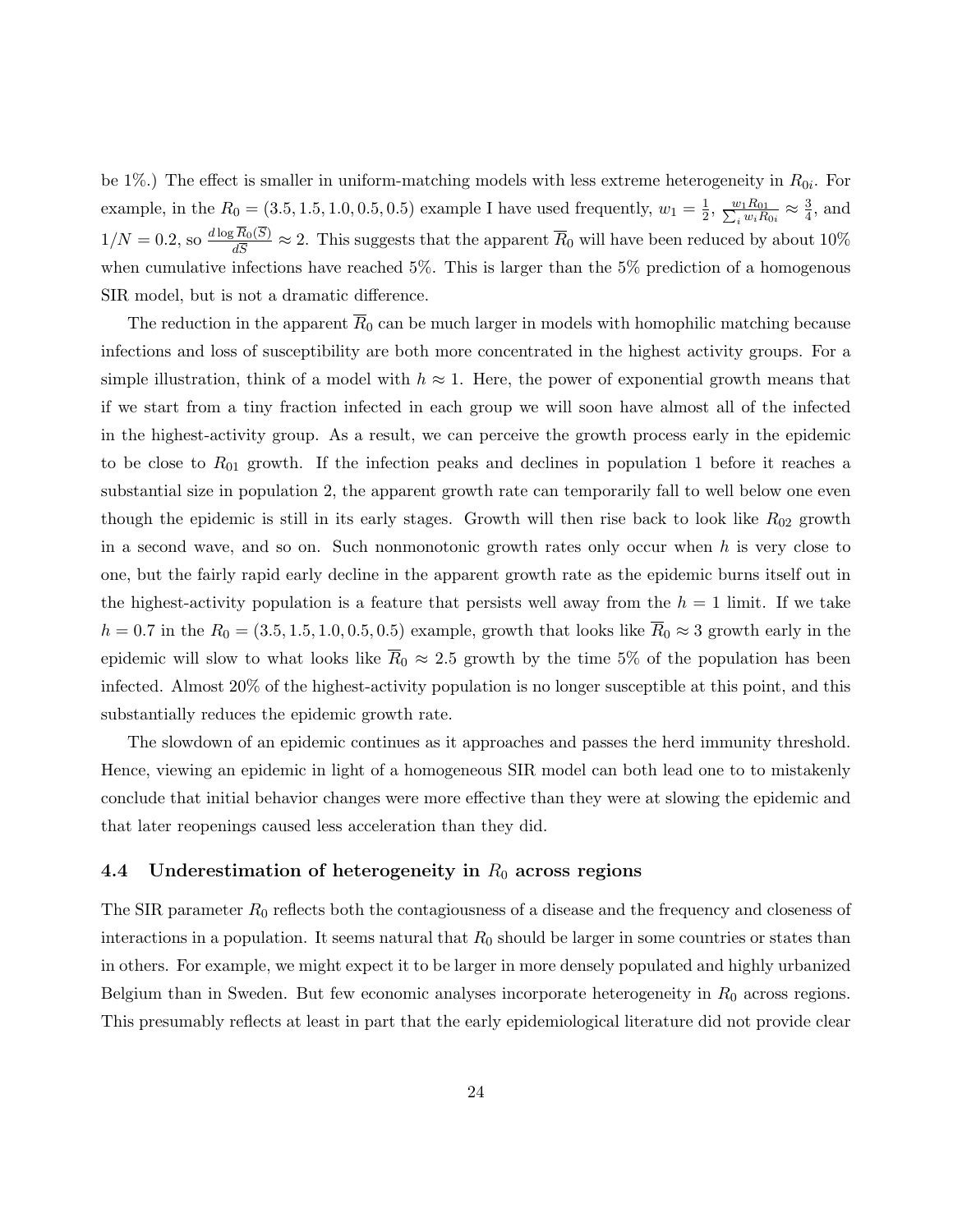evidence of cross-country or cross-region differences. For example, Flaxman et al. (2020) provided estimates for 11 European countries from the period before lockdowns went into effect, and the 50% credible interval for Sweden (roughly 3.7–4.3) overlaps with the 50% credible intervals for 9 of the other 10 countries including Belgium.<sup>19</sup>

The limited heterogeneity in reported  $R_0$  parameters could reflect what is estimated when one applies a homogeneous SIR model to a heterogeneous world with homphilic matching. As an illustration, suppose that the differences between two countries lie not in differences between activity vectors  $(R_{01}, R_{02}, \ldots, R_{0N})$ , but in the fact that country a has a higher fraction of its population in the high activity groups than does country b. For example, it may be that both countries have working class subpopulations living in crowded urban housing and riding public transportation to jobs where they work in close proximity to others and rural populations with much lower contact rates, with the primary cross-country difference being in the relative fractions in each group. In an extreme homophilic model with  $h \approx 1$ , an estimation of  $R_0$  would yield identical estimates of  $\hat{R}_0 = R_{01}$  in both countries, regardless of whether important differences in the population compositions were present.

Again, these differences persist well away from the  $h = 1$  limit. For example, with  $h = 0.5$  a model with five equal sized populations with  $R_0 = (3.5, 1.5, 1.0, 0.5, 0.5)$  will resemble  $\overline{R}_0 \approx 2.75$ growth early in the epidemic, whereas a model with he same  $R_0$  vector, but in which the three most active populations are each 10% of the population rather than 20% will resemble  $\hat{R}_0 = 2.5$  growth. Homogeneous SIR epidemics with  $R_0 = 2.75$  and  $R_0 = 2.5$  follow similar paths – herd immunity is reached when 64% are infected in one model vs. 60% in the other and with overshooting the epidemics eventually infect 93% and 90%. It would be natural to not bother to incorporate such differences in an economic analysis of homogeneous SIR-based models. But the two heterogeneous models follow quite different paths with one eventually infecting 49% of the population and the other eventually infecting 29%. Accounting for the potential impacts of such differences seems much more important.

#### 4.5 Misestimation of when epidemics start

A number of early papers fitting SIR models produced estimates of when epidemics started. In addition to satisfying intellectual curiosity, one motivation for such an exercise is that it may provide evidence on the size of the asympotomatic population. Features of the heterogeneous SIR model suggest that it

<sup>19</sup>Unwin et al. (2020) estimates a more flexible model with more recent data and reports much more substantial heterogeneity across US states, as do Fernández-Villaverde and Jones (2020). There is also a substantial range in early estimates of the rate at which COVID-19 spread in China.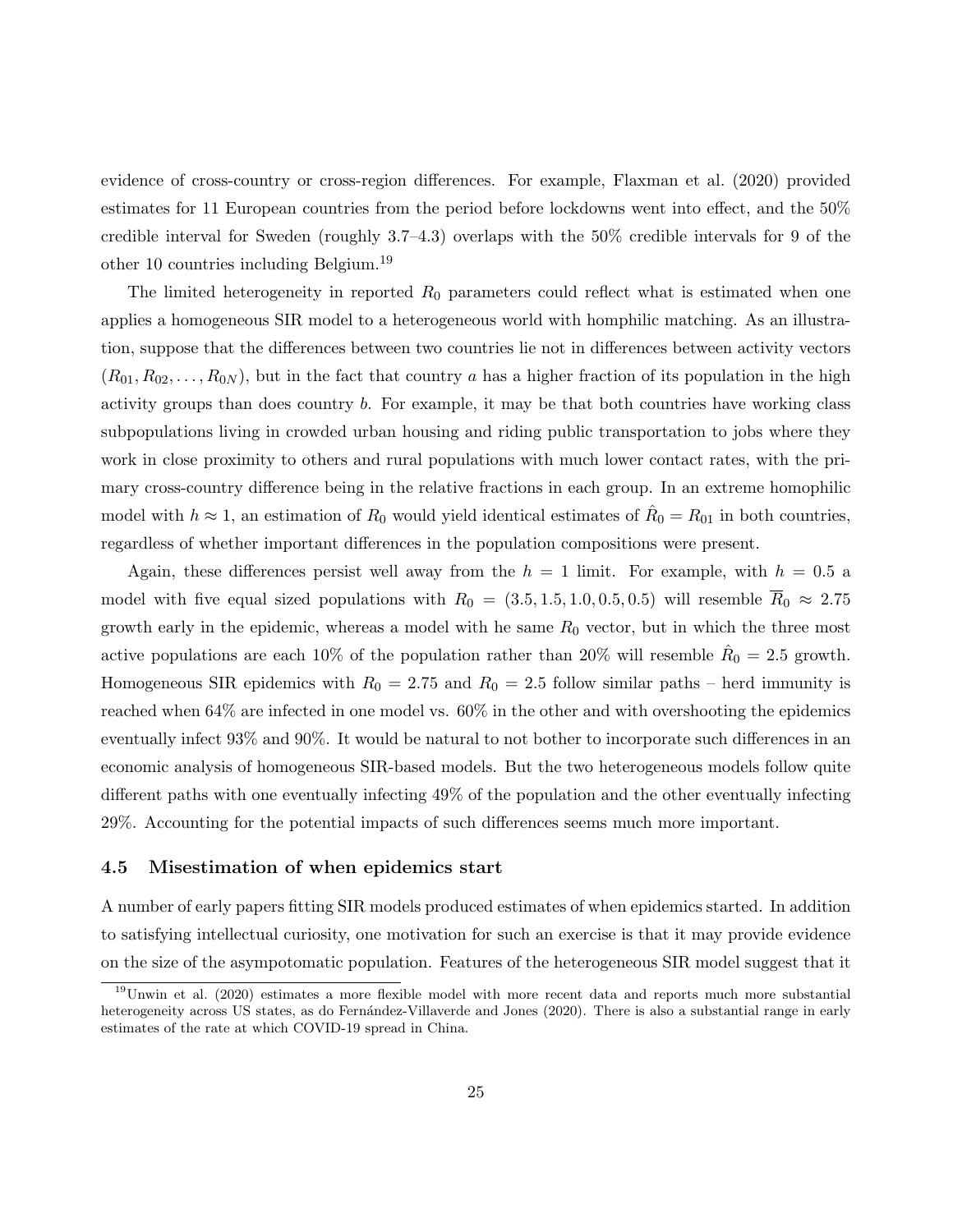will be very difficult to produce reliable estimates via such a method. Specifically, while I emphasized earlier that a heterogeneous SIR model will appear to grow at a rapid pace  $\overline{R}_0$  from quite early on, this is not true at the very, very beginning. The infection only starts to grow at a rate related to the largest eigenvalue once the pattern of the distribution of infections across the populations is aligned with the principal eigenvector. Before this occurs, the growth rate can be very different depending on whether the initial infections are in a low- or high-activity population. This makes early growth rates unpredictable, and makes inferences about when an epidemic started very imprecise.

One of the most influential and inaccurate early papers on the COVID-19 epidemic may have misled in part this reason. Lourenço et al. (2020) calibrated an SIR model to estimate the fraction of the UK and Italy populations who were already infected as of March 19. In the three primary scenarios included in Figure 1, they estimate that the start of the UK epidemic occurred about 30 days before the first reported death, and then project forward to estimate that between 36% and 67% of the UK population was already infected as of March 19. One reason for the inaccuracy is that the analysis assumed that the death rate was much lower than now appears to be the case. Another source of the inaccuracy, however, may be another pair of assumptions—that deaths do not occur until well after infection and that the time series of infections followed an SIR path with  $R_0$  equal to 2.25 or 2.75 from the very beginning.

In addition to being imprecise, homogeneous SIR-based inferences about epidemic origins may be biased. Growth rates were probably lower in the very early days than they were by the time the epidemic grew to the size where estimates of  $R_0$  were first made. This difference may help reconcile why the fraction that antibody tests indicate have ever been infected is not larger, despite revelations that there was a case in France in late December and a death in California on February 6.<sup>20</sup> It may also help account for why some models, e.g. that shown in Figure 3 of Baqaee et al. (2020), find it difficult to match data on deaths from very early in the epidemic.<sup>21</sup>

## 5 Implications and Conclusions

The most basic message of this paper is that thinking about an epidemic in terms of homogeneous SIR models can lead to mistaken conclusions if the interactions are better described by a model with

 $^{20}$ Worobey et al. (2020) provide genome-based evidence that later early cases were not part of the main epidemics in Washington and Italy.

 $^{21}$ Data inaccuracies may, of course, also be relevant here, so it is possible that the model predictions are closer to the truth than are the data.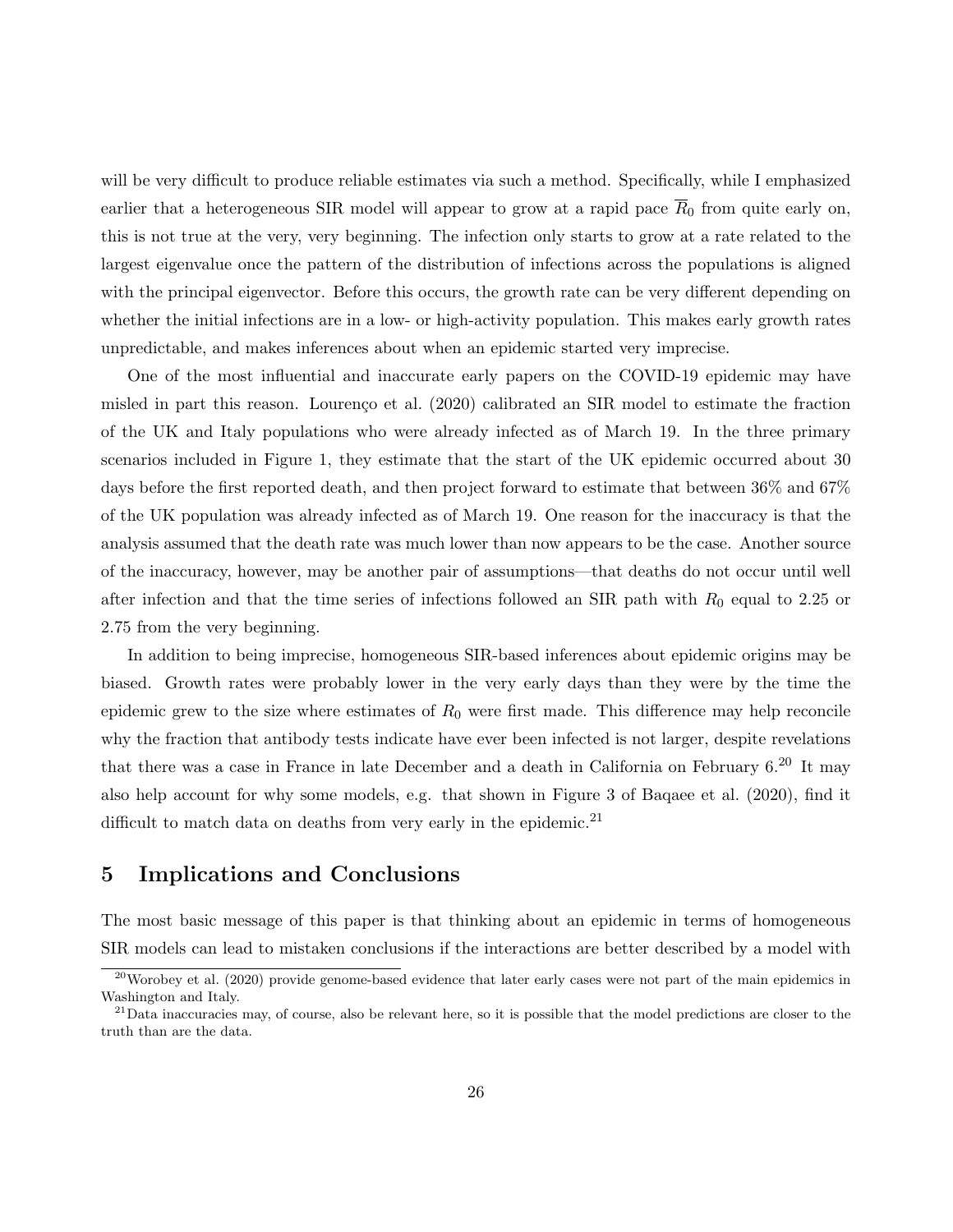heterogeneous contact rates. Incorporating at least some heterogeneity need not be so difficult—in many cases what is being done with a single population model could be done quite similarly in a multipopulation model. But the remarkable pace at which the economics literature on COVID-19 has been progressing makes keeping up with the state of the art sufficiently difficult that my primary hope is that others will take the "heterogeneity matters" message to heart and incorporate it in their work.

Early in any epidemic, there is a great deal of scientific uncertainty about the disease transmission process. This paper's most important message about the COVID-19 epidemic itself is that to the extent that the epidemiological literature is suggesting that heterogeneity in transmission may be important, economists should be cognizant that we may still not understand its dynamics very well. Estimates of  $R_0$  derived from observations in the early days of the epidemic may not reflect how the epidemic would spread now absent restrictive policies, and it is particularly difficult to estimate the parameters describing how the virus is spreading in less active communities. These parameters are critical to understanding how the epidemic may progress as restrictions are loosened. As questions about the impact of reopening policies become most salient, recognizing our limitations and doing our best to estimate the hard-to-estimate parameters is important. The greater speed with which the apparent  $R_0$  can decline in heterogeneous models, particularly when matching is homophilic, also suggests that there may be more uncertainty than has been assumed in estimates of the impact both of distancing policies and of reopenings. The natural directions of bias are that we may overstate the impact that initial shutdown policies had in slowing the spread of COVID-19 and underestimate the extent to which the partial relaxations have accelerated the spread. It is particularly important to keep these biases in mind when estimates obtained in some region are used to provide advice to others.

A more optimistic implication of heterogeneous SIR models is that the COVID-19 epidemic may not be as bad as some models suggest. Models using growth rates estimated in the early days of the epidemic may overstate how rapidly the epidemic would have spread absent government intervention even if people had not taken it upon themselves to socially distance. And it is possible that epidemic growth can be slowed by herd immunity effects at prevalence levels substantially lower than naïve models suggest. If so, the option of reaching herd immunity, becomes less unattractive, particularly if the herd immunity level being contemplated is that which applies when cost-effective mitigation measures, such as universal mask wearing, are maintained, and if extensive efforts are made to keep infections out of vulnerable populations along the path. The possibility that the impact of restrictive policies may have been overestimated also suggests that some partial reopenings may be less damaging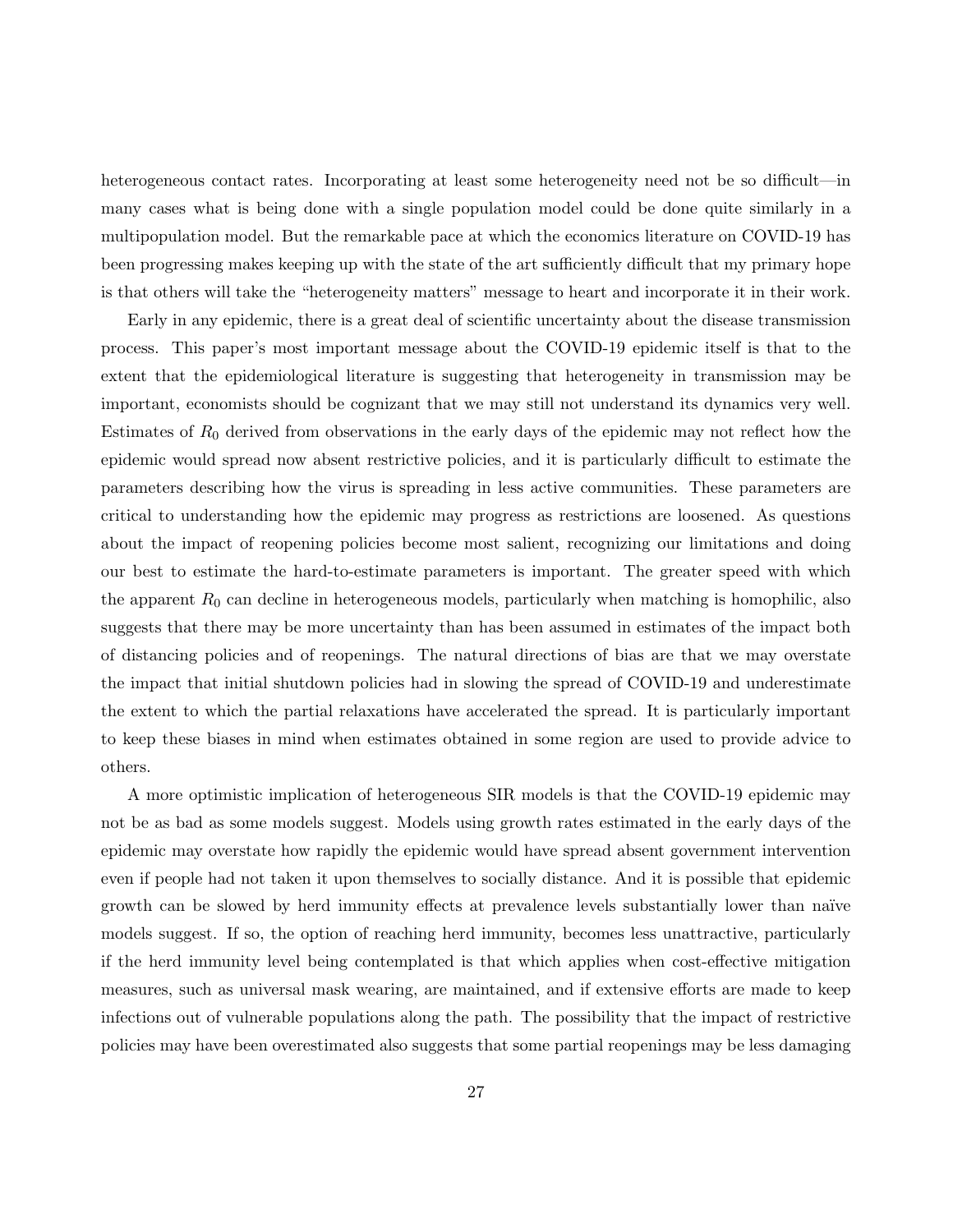than anticipated.

Another important conclusion, however, is that the optimistic message that reaching herd immunity may not be as damaging as feared should not be taken to imply that trying to reach herd immunity is more advisable than earlier analyses suggest. Models with heterogeneity also suggest that controlling the spread of COVID-19 may be easier than thought. For one thing, benefits similar to those which herd immunity provides can be obtained by implementing targeted measures to prevent high-contact people, e.g. health care and nursing home workers, those riding public transportation, etc., from ever being infected. This makes measures such as ensuring nursing home workers have adequate personal protective equipment even more powerful and cost-effective. And heterogeneous models also suggest that both permanent and temporary targeted lockdowns may be more effective as a means to limit the spread of the epidemic than homogeneous SIR models suggest. The good news on both sides of the equation makes it possible that correctly accounting for heterogeneity in the epidemic process could bolster the case for keeping in place policies that shut down high spread activities. Obviously, it would be valuable to know more about the nature of contact heterogeneity (and about the long-run health consequences of COVID-19 for survivors) to make this assessment.

I also noted that estimating SIR models on data early in an epidemic may lead one to underestimate the extent to which critical parameters of the epidemic process differ across regions. The changes in the course of epidemics in the aftermath of severe lockdown policies indicate that in aggregate policies and behavioral changes had a very large impact on  $R_0$ . It seems likely that to avoid a resurgence during the reopening process, we will need to retain some restrictions. The limits to what is safe, however, could be very different in different locations and at different times. It would be valuable to have tailored guidance so that we do not simply have to rely on trying to infer the effect of each set of incremental changes.

The recent economics literature includes several papers examining multipopulation SIR models including Acemoglu et al. (2020), Baqaee et al. (2020), and Favero, Ichino, and Rustichini (2020). While the analyses in these papers have not been calibrated to fully capture within age-group heterogeneity in contact rates, they certainly could move in this direction. Baqaee et al. (2020), for example, could in theory have "simply" used age  $\times$  occupation groups instead of age groups as the basis of their model, replacing  $5 \times 5$  matrices with  $330 \times 330$  matrices, to capture contact heterogeneity across those working in each of the sectors they consider. This still, however, would not have captured within-occupation heterogeneity.

In addition to the computational challenges, a factor that will limit our ability to calibrate more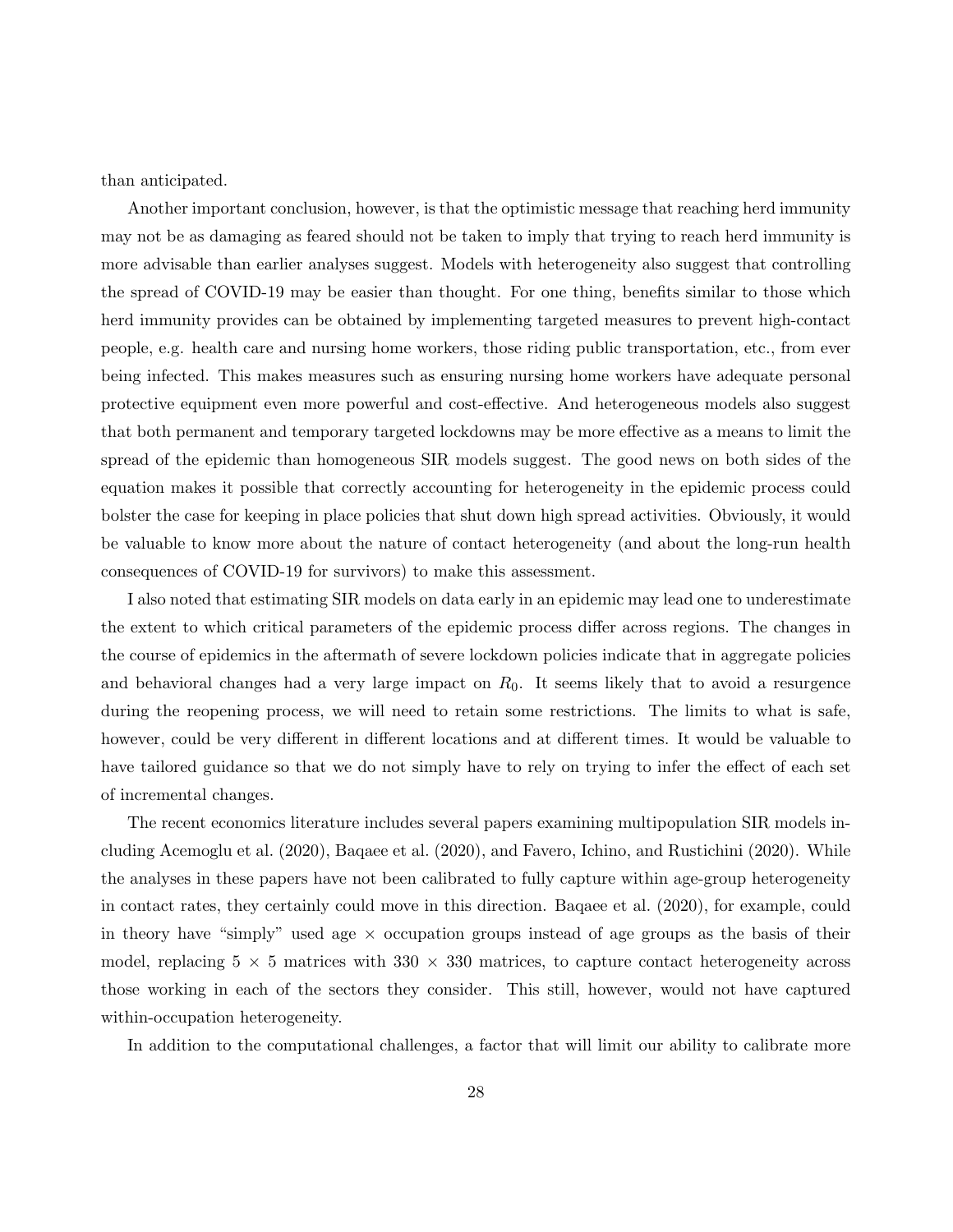complex models is the limited data that is available on heterogeneity in contact rates. Just as serology data has helped compensate for the weak identification of asymptomatic cases in regular SIR models, more data may also provide the solution to the weak identification problem noted here. Although several firms have already made location tracking data available to researchers, privacy concerns have limited public releases to means within various cells. One simple step that could potentially greatly enhance the value of this data is to also release within-cell variances and within-individual time series correlations. While those developing apps that use Bluetooth interactions to track phone-to-phone proximity are rightly being careful with privacy, they could potentially provide an even more valuable source of information on contact distributions. Epidemiologists are also able to exploit variation in virus genomes to provide more micro-based estimates of disease-transmission.<sup>22</sup> While economists are unlikely to have the expertise to take advantage of genomic data, keeping current on insights coming out of these analyses will be important.

 $22$ See, for example, Miller et al. (2020) and Worobey et al. (2020).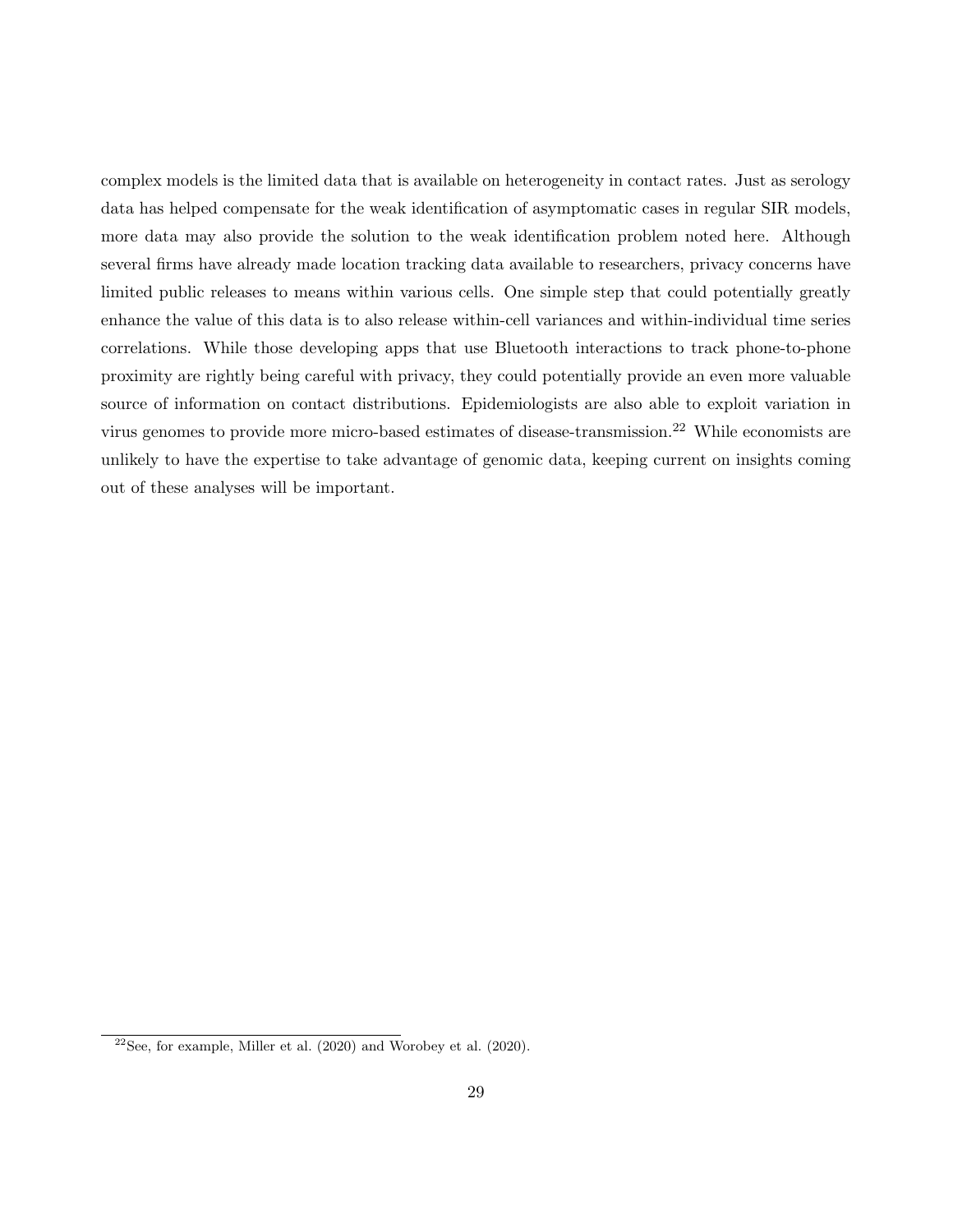## References

- [1] Daron Acemoglu, Victor Chernozhukov, Iv´an Werning, and Michael D Whinston. "A multi-risk SIR model with optimally targeted lockdown". NBER Working Paper No. 27102. 2020.
- [2] Viggo Andreasen and Freddy B Christiansen. "Persistence of an infectious disease in a subdivided population". Mathematical Biosciences 96.2 (1989), pp. 239–253.
- [3] Andrew Atkeson. "How deadly is COVID-19? Understanding the difficulties with estimation of its fatality rate". NBER Working Paper No. 26965. 2020.
- [4] Christopher Avery, William Bossert, Adam Clark, Glenn Ellison, and Sara Fisher Ellison. "Policy implications of models of the spread of coronavirus: Perspectives and opportunities for economists". Covid Economics 12 (2020), pp. 21–68.
- [5] David Baqaee, Emmanuel Farhi, Michael J Mina, and James H Stock. "Reopening Scenarios". NBER Working Paper No. 27244. 2020.
- [6] Tom Britton. "Estimation in multitype epidemics". Journal of the Royal Statistical Society: Series B (Statistical Methodology) 60.4 (1998), pp. 663–679.
- [7] Tom Britton, Frank Ball, and Pieter Trapman. "The disease-induced herd immunity level for Covid-19 is substantially lower than the classical herd immunity level". arXiv preprint arXiv:2005.03085 (2020).
- [8] David Champredon, Michael Li, Benjamin M Bolker, and Jonathan Dushoff. "Two approaches to forecast Ebola synthetic epidemics". Epidemics 22 (2018), pp. 36–42.
- [9] Nikolaos Demiris and Philip D O'Neill. "Bayesian inference for stochastic multitype epidemics in structured populations via random graphs". Journal of the Royal Statistical Society: Series B (Statistical Methodology) 67.5 (2005), pp. 731–745.
- [10] Odo Diekmann, Johan Andre Peter Heesterbeek, and Johan AJ Metz. "On the definition and the computation of the basic reproduction ratio  $R_0$  in models for infectious diseases in heterogeneous populations". Journal of Mathematical Biology 28.4 (1990), pp. 365–382.
- [11] Jonathan Dushoff and Simon Levin. "The effects of population heterogeneity on disease invasion". Mathematical Biosciences 128.1-2 (1995), pp. 25–40.
- [12] Martin S Eichenbaum, Sergio Rebelo, and Mathias Trabandt. "The macroeconomics of epidemics". NBER Working Paper No. 26882. 2020.
- [13] Maryam Farboodi, Gregor Jarosch, and Robert Shimer. "Internal and external effects of social distancing in a pandemic". NBER Working Paper No. 27059. 2020.
- [14] Carlo A Favero, Andrea Ichino, and Aldo Rustichini. "Restarting the economy while saving lives under Covid-19". CEPR Discussion Paper No. DP14664. 2020.
- [15] Neil M Ferguson, Daniel Laydon, Gemma Nedjati-Gilani, Natsuko Imai, Kylie Ainslie, Marc Baguelin, Sangeeta Bhatia, Adhiratha Boonyasiri, Zulma Cucunubá, Gina Cuomo-Dannenburg, et al. "Impact of non-pharmaceutical interventions (NPIs) to reduce COVID-19 mortality and healthcare demand. 2020". DOI 10 (2020), p. 77482.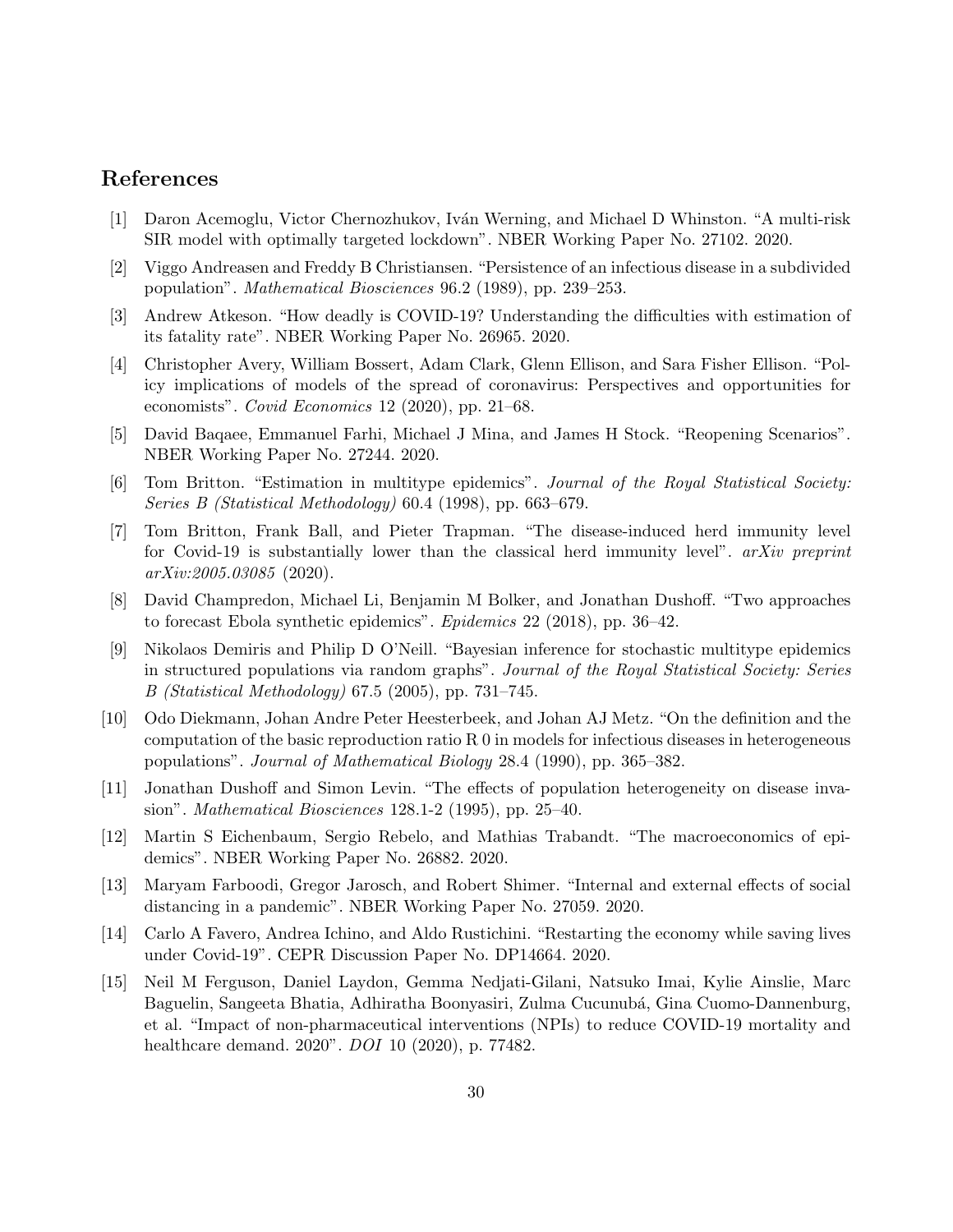- [16] Jesús Fernández-Villaverde and Charles I Jones. "Estimating and Simulating a SIRD Model of COVID-19 for Many Countries, States, and Cities". NBER Working Paper No. 27128. 2020.
- [17] Seth Flaxman, Swapnil Mishra, Axel Gandy, H Unwin, Helen Coupland, T Mellan, Harisson Zhu, T Berah, J Eaton, P Perez Guzman, et al. "Report 13: Estimating the number of infections and the impact of non-pharmaceutical interventions on COVID-19 in 11 European countries" (2020).
- [18] M Gabriela M Gomes, Ricardo Aguas, Rodrigo M Corder, Jessica G King, Kate E Langwig, Caetano Souto-Maior, Jorge Carneiro, Marcelo U Ferreira, and Carlos Penha-Goncalves. "Individual variation in susceptibility or exposure to SARS-CoV-2 lowers the herd immunity threshold".  $medRxiv$  (2020).
- [19] Michael Greenstone and Vishan Nigam. "Does social distancing matter?" Covid Economics 7 (2020), pp. 1–22.
- [20] Herbert W Hethcote. "The mathematics of infectious diseases". SIAM Review 42.4 (2000), pp. 599–653.
- [21] John A Jacquez, Carl P Simon, and James S Koopman. "Core Groups and the R0s for Subgroups in Heterogeneous SIS and SI Models". Epidemic Models: Their Structure and Relation to Data 5 (1995), p. 279.
- [22] Callum J Jones, Thomas Philippon, and Venky Venkateswaran. "Optimal mitigation policies in a pandemic: Social distancing and working from home". NBER Working Paper No. 26984. 2020.
- [23] William Ogilvy Kermack and Anderson G McKendrick. "A contribution to the mathematical theory of epidemics". Proceedings of the Royal Society of London. Series A 115.772 (1927), pp. 700–721.
- [24] Petra Klepac, Adam J Kucharski, Andrew JK Conlan, Stephen Kissler, Maria L Tang, Hannah Fry, and Julia R Gog. "Contacts in context: large-scale setting-specific social mixing matrices from the BBC Pandemic project" (2020).
- [25] Ivan Korolev. "Identification and Estimation of the SEIRD Epidemic Model for COVID-19". Binghamton University Working Paper No. 3569367. 2020.
- [26] Mariana Kudlyak, Lones Smith, and Andrea Wilson. "For whom the bell tolls: avoidance behavior at breakout in an SI3R model of covid". *Virtual Macro Seminar.* 2020.
- [27] Francesco Lippi, Fernando Alvarez, and David Argente. "A Simple Planning Problem for COVID-19 Lockdown". NBER Working Paper No. 26981. 2020.
- [28] J. O. Lloyd-Smith, S. J. Schreiber, P.E. Kopp, and W. M. Getz. "Superspreading and the effect of individual variation on disease emergence". Nature 438 (2005), pp. 355–359.
- [29] José Lourenço, Robert Paton, Mahan Ghafari, Moritz Kraemer, Craig Thompson, Peter Simmonds, Paul Klenerman, and Sunetra Gupta. "Fundamental principles of epidemic spread highlight the immediate need for large-scale serological surveys to assess the stage of the SARS-CoV-2 epidemic". medRxiv (2020).